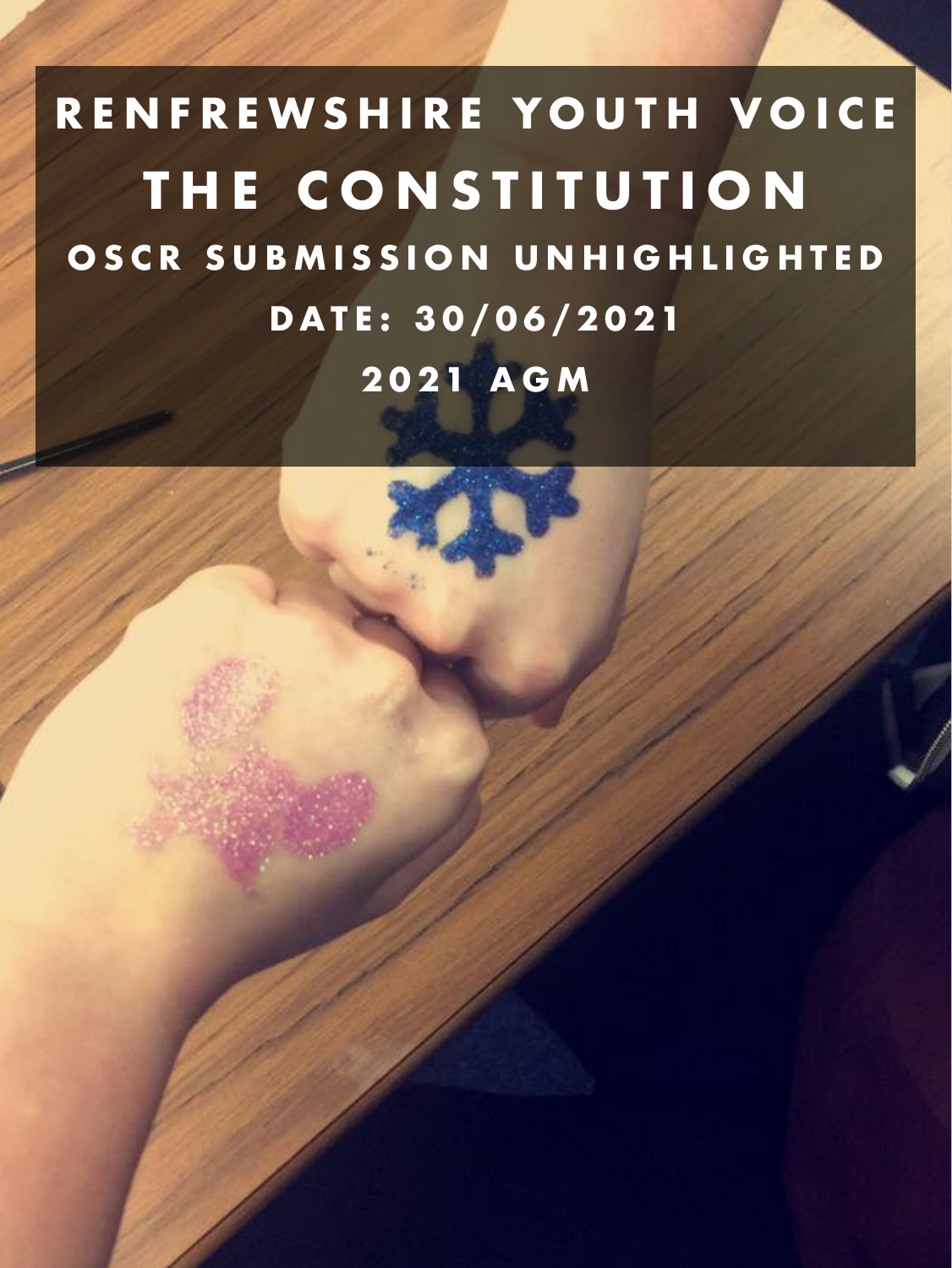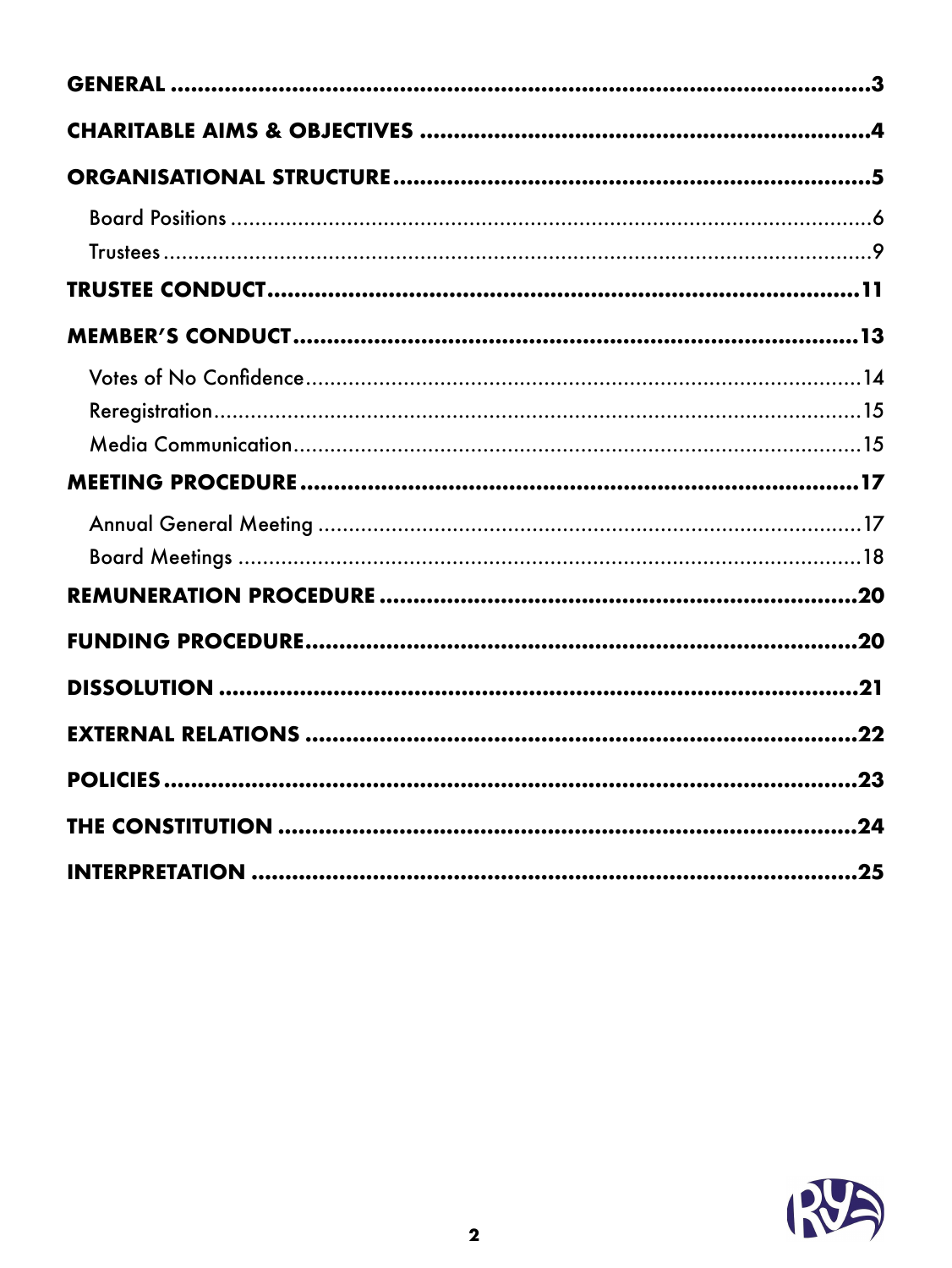## <span id="page-2-0"></span>**GENERAL**

#### 1. General

- 1.1. Type of Organisation
	- 1.1.1. The organisation will, upon registration, be a Scottish Charitable Incorporated Organisation (SCIO)

### 1.2. Scottish Principal Office

1.2.1. The principal office of the organisation will be in Renfrewshire, Scotland.

#### 1.3. Title

1.3.1. The title of the charity shall be "Renfrewshire Youth Voice" (RYV).

### 1.4. Powers

1.4.1. The organisation will be able to do anything within Scottish law (or where it is superseded, UK law) and within regulation set by the OSCR to further its charitable purposes, for the benefit of the charity.

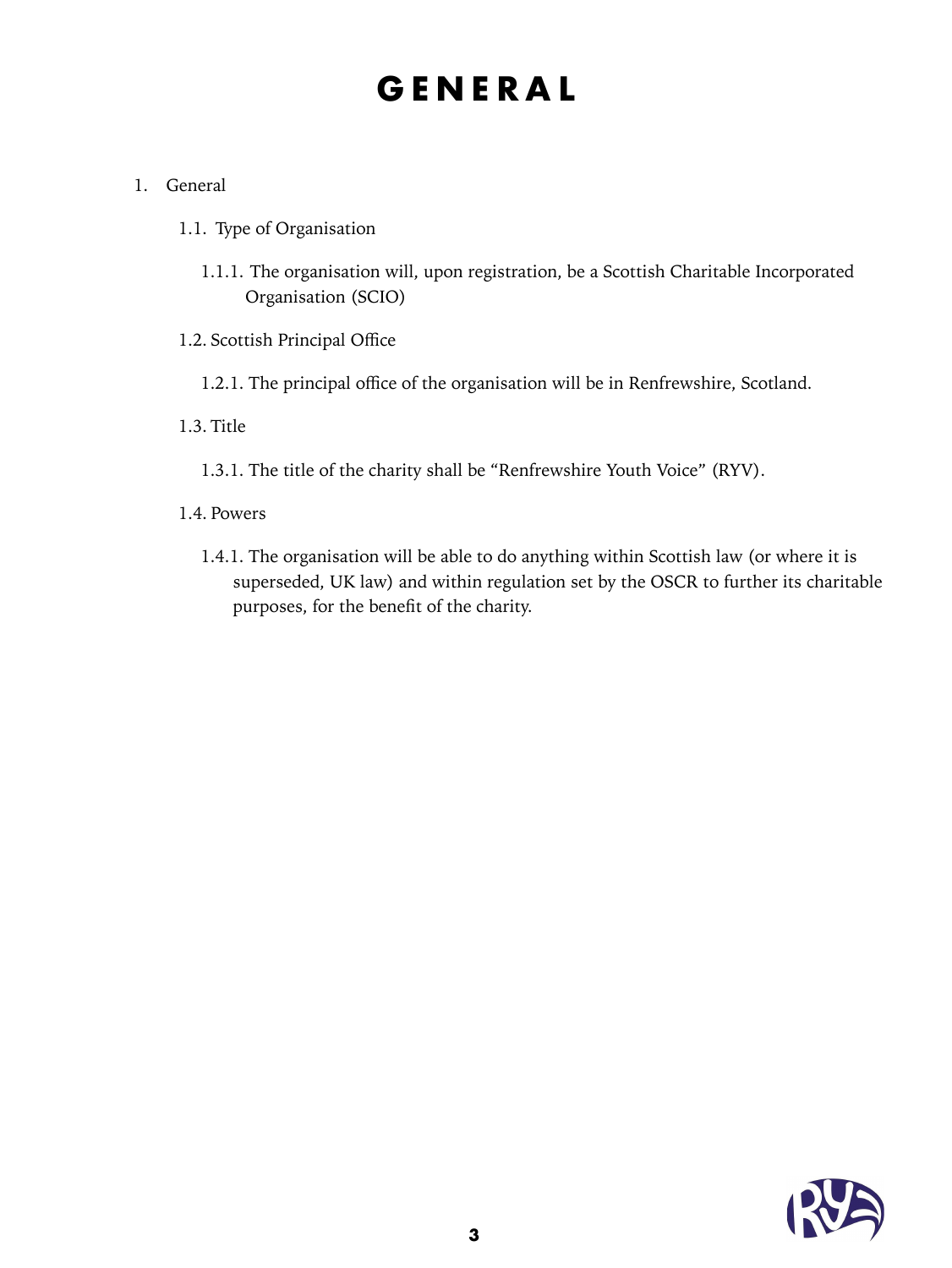### <span id="page-3-0"></span>**CHARITABLE AIMS & OBJECTIVES**

- 2. Aims and Objectives
	- 2.1. To facilitate and organise activities for young people aged 12-25, who either live or regularly use services in Renfrewshire.
	- 2.2. To provide young people with a safe and friendly environment where they can participate in youth voice activities to ensure they have a say in decisions within the local area.
	- 2.3. To equip young people with soft-skills such as teamwork, organisational skills and improving their self-esteem and confidence.
	- 2.4. To alleviate the effects of poverty amongst young people, by promoting a culture of inclusion and tackling any forms of discrimination.
	- 2.5. To work with local organisations, business and the local authority in the best interests of young people.

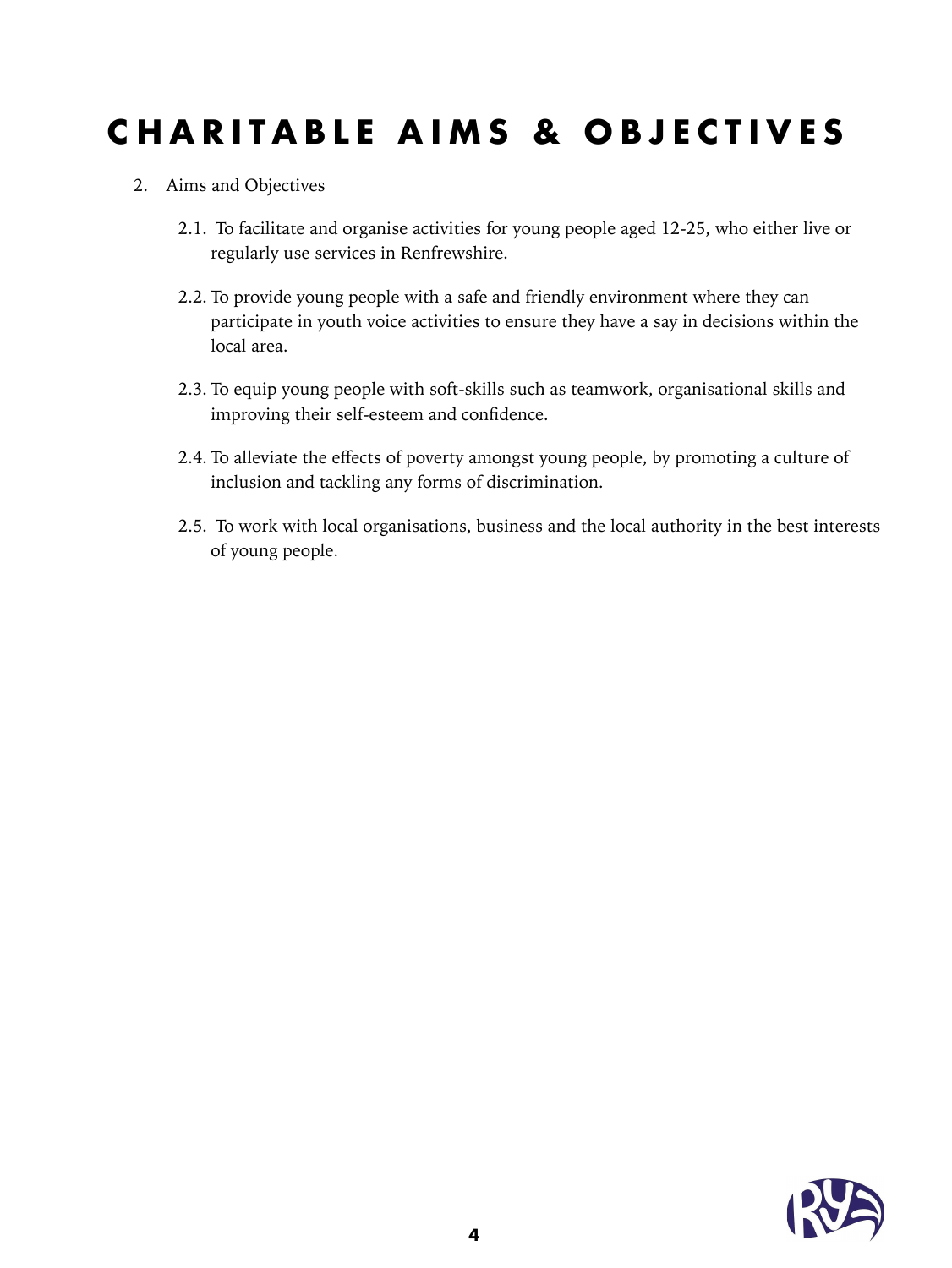## <span id="page-4-0"></span>**ORGANISATIONAL STRUCTURE**

- 3. Organisational Structure
	- 3.1. The organisation shall have a two-tier structure.

#### 3.1.1. Members

- 3.1.1.1. Members have the right to attend member's meetings, annual general meetings, extraordinary general meetings and have powers outlined in Section 5.
- 3.1.2.The Board
	- 3.1.2.1. The board will hold at least four annual meetings and oversee the general operation of the charity.
	- 3.1.2.2. The board will consist of an elected Chairperson, Vice-Chairperson, Treasurer, representatives of affiliate organisations - if appropriate, and as laid out in respective affiliate agreements - and all Trustees of the charity and any elected roles which are specified later in this document.
		- 3.1.2.2.1. If the membership choses to elect two co-chairs at an AGM, then two co-chairs will replace the chairperson and vice-chairperson in the board.
- 3.2. People holding positions on the board can also be charity trustees, although it is not a necessity for all board members to be trustees.
- 3.3. Should any role specified in this document be unfilled, the responsibilities of the position are transferred to the board.
	- 3.3.1.Board responsibilities can then be delegated by the board in part or in whole to (1) another member of the board, or (2) to a sub-committee set up by the board which contains at least one board member, or  $(3)$  a staff member of the charity or Renfrewshire Council Youth Services.
		- 3.3.1.1. When delegating powers, the board must set out appropriate conditions and the powers delegated may by be altered or revoked at any time by the board.
		- 3.3.1.2. The board may also determine the rules of procedure and provisions relevant to the membership of any sub-committee.
- 3.4. The board is responsible for updating social media platforms and the official website with information relevant to the current work being undertaken by the organisation.

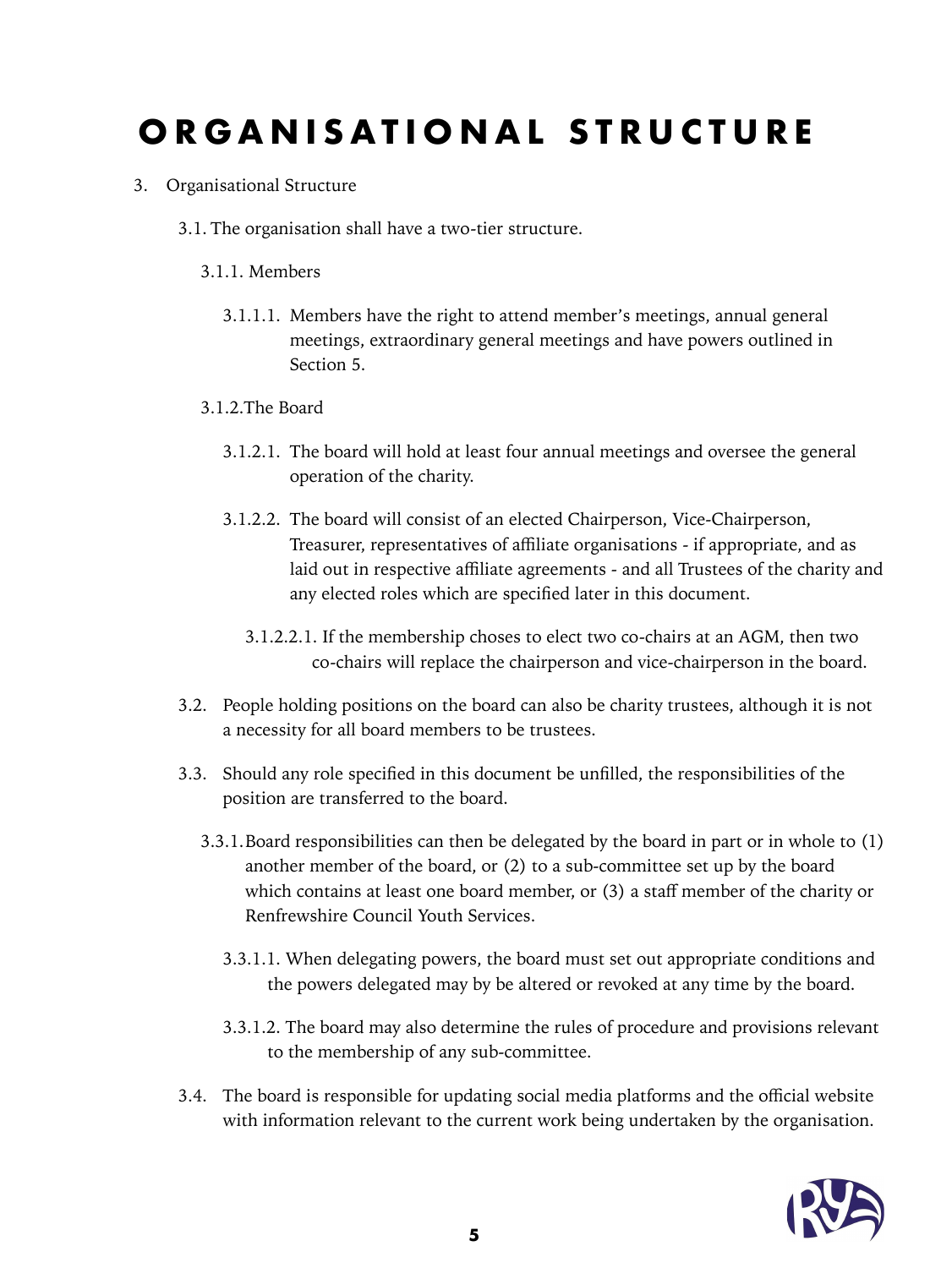- 3.5. Board members may only be appointed at an AGM, unless an EGM is called, although they can be elected to the board if the board deems that an election should be called regarding the position.
	- 3.5.1.After an AGM there should be a period not exceeding three months where the incoming board is given the opportunity to shadow the outgoing board in executing their offices.
		- 3.5.1.1. It is the responsibility of outgoing board members to help the incoming board as much as possible in regards to gaining relevant knowledge and experience about their respective positions.
		- 3.5.1.2. The incoming board will not have any of the powers of their office until this period has come to an end.
		- 3.5.1.3. The incoming board should however be privy to all information which would be shown to the outgoing board - where it is reasonable to do so.
		- 3.5.1.4. The outgoing board members, may, on an individual basis or as a board end this period at any time before the three month period.
- 3.6. Board members excluding trustees may only be appointed if they qualify for charity membership.

### <span id="page-5-0"></span> **BOARD POSITIONS**

- 3.7. All board members have the following duties and expectations: (Added whole board responsibilities for clarity)
	- 3.7.1. To ensure the organisation follows its aims and objectives (as set out in Section 2).
	- 3.7.2. To act in an exemplary fashion, especially in regards to Trustee / Member's conduct as appropriate.
	- 3.7.3. To communicate progress and difficulties experienced in the course of undertaking their office.
	- 3.7.4. To execute their office in line with this document and relevant policies as approved by the organisation. This includes, but is not limited to, reporting potential misconduct and data breaches robustly.
- 3.8. Board members have specific duties, expectations:
	- 3.8.1. The responsibilities of the Chairperson (board member) are:
		- 3.8.1.1. To inform members and the board of how the organisation is progressing in achieving its objectives.

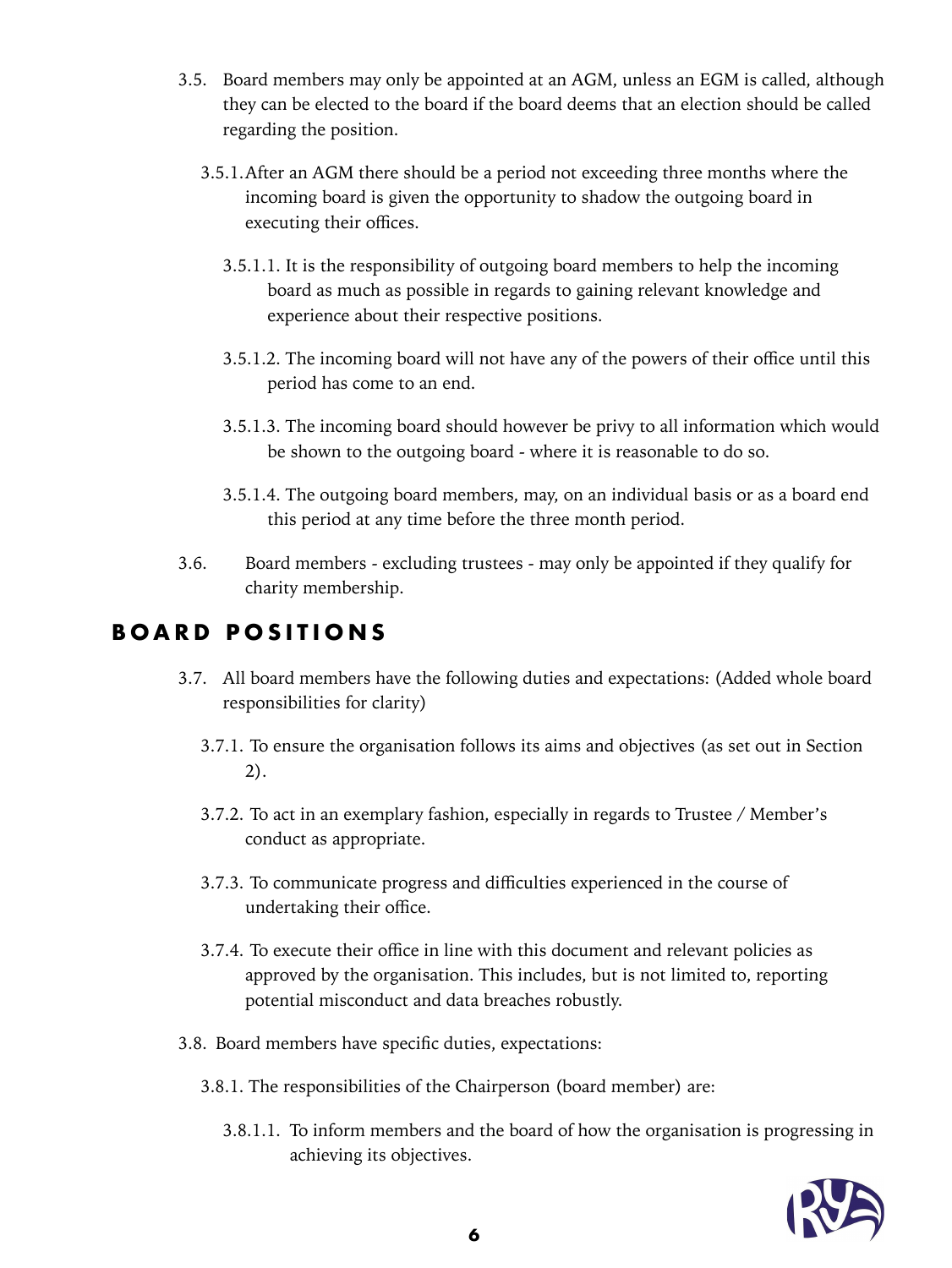- 3.8.1.2. To propose to members, any changes that will directly benefit the organisation especially with regards to achieving its aims and objectives.
- 3.8.1.3. To represent the organisation in any discussions out-with a board or member's meeting.
- 3.8.1.4. To chair meetings of the board and member's meetings respectively.
- 3.8.1.5. To remove any member from a meeting who is displaying improper conduct (as outlined in Sections 4 and 5).
- 3.8.1.6. To ensure members adhere to rules set out in Sections 4 and 5 and relevant policies.
- 3.8.1.7. To uphold any motion passed by a majority of members / board members provided a quorum was obtained for the relevant vote. With the exception of circumstances specified within this document, relevant policies, or as directed by OSCR. (Clarifying)
- 3.8.2. The responsibilities of the Vice-Chairperson (board member) are:
	- 3.8.2.1. To chair meetings of the organisation when the chairperson is unable to do so.
	- 3.8.2.2. To represent the organisation in any discussions out-with a member's or board meeting.
	- 3.8.2.3. To assist the chairperson in ensuring members adhere to rules set out in Sections 4 and 5.
	- 3.8.2.4. To deputise the chairperson in their responsibilities as specified in the chairperson section. (Deputise if the chair is unable to doesn't make sense)
- 3.8.3.The responsibilities of the Treasurer are:
	- 3.8.3.1. To ensure all financial accounts are kept up to date.
	- 3.8.3.2. To authorise any payments on behalf of the organisation.
	- 3.8.3.3. To authorise any withdrawals from the organisation's bank account on behalf of the organisation.
	- 3.8.3.4. To inform the board of any discrepancies in the accounts and take appropriate action if any are discovered.
	- 3.8.3.5. To ensure no payment/withdrawal is made that would accrue debt on the organisation's bank account.

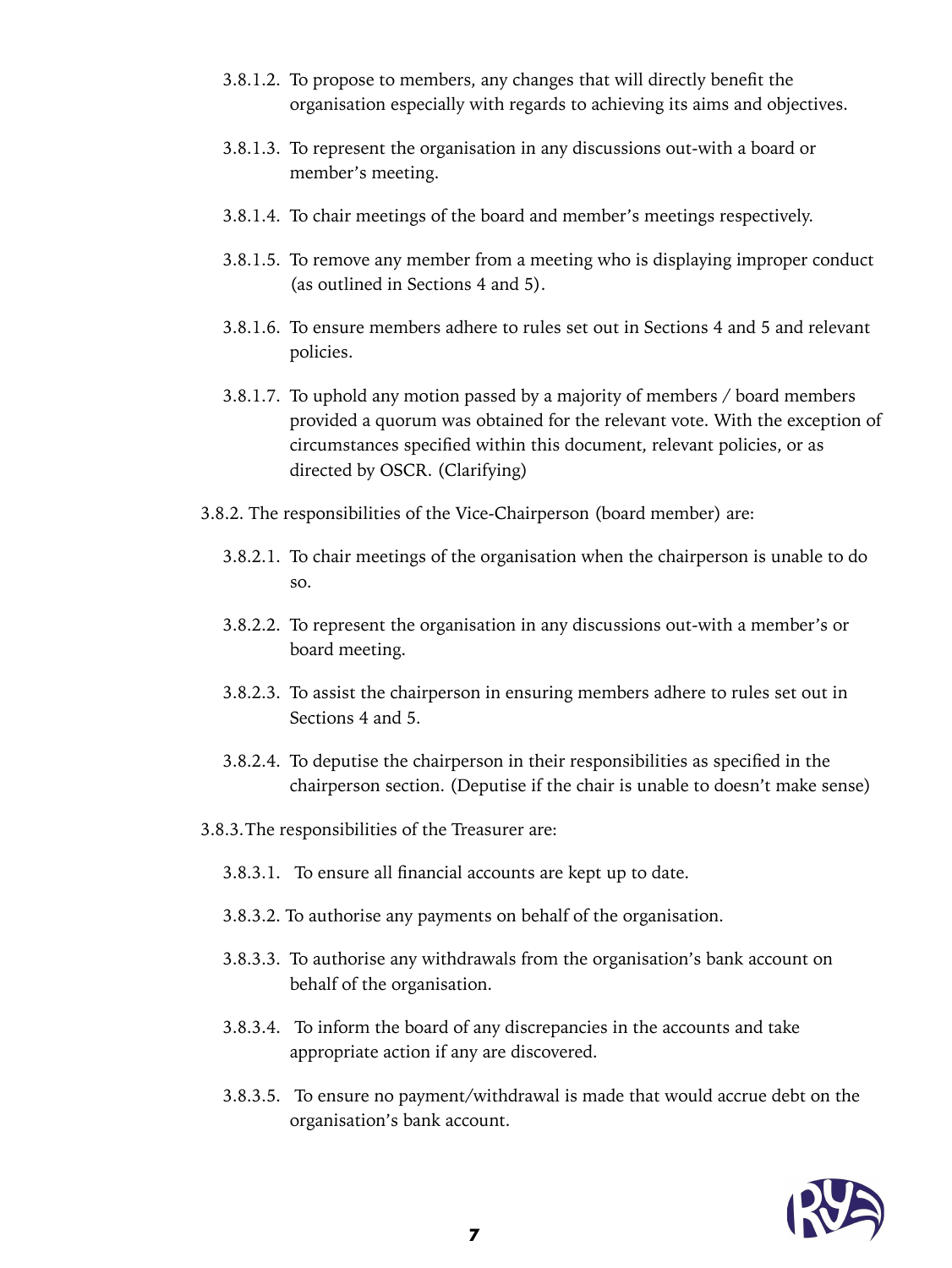- 3.8.3.6. To advise if any decision would affect the account balance. For example, if a decision is made to purchase items using the organisation's account.
- 3.8.3.7. To report to the board with a financial update at quarterly board meetings, including recent account activity (current bank balance and any projected costs).
- 3.8.4.The responsibilities of the Secretary (board member) are:
	- 3.8.4.1. To record minutes of each board and member's meeting.
	- 3.8.4.2. To maintain records relating to the membership of the organisation.
	- 3.8.4.3. To assist the chairperson in ensuring members adhere to rules set out in Sections 4 and 5.
	- 3.8.4.4. To execute their office in line with any data protection policies enacted by the organisation. (Technically implied above, but explicit here due to role)
- 3.8.5. The responsibilities of the Project Directors (board members) are:
	- 3.8.5.1. To manage their brief effectively and remain accountable for their project.
	- 3.8.5.2. To work with the other board members to further the organisations charitable aims and purposes through their project.
- 3.8.6. The responsibilities of the Trustees are:
	- 3.8.6.1. To ensure the elected board members are carrying out their duties for the benefit of the organisation, to further its charitable purposes.
	- 3.8.6.2. To ensure that the organisation complies with any direction, requirement, notice or duty imposed under or by virtue of the Charities and Trustee Investment (Scotland) Act 2005.
	- 3.8.6.3. To carry out duties as laid out in Section 66 of the Charities and Trustee Investment (Scotland) Act 2005.
	- 3.8.6.4. To follow conduct as set out in Section 4 Trustee Conduct.
	- 3.8.6.5. To inform the meeting of any decision or proposal at a meeting which contradicts any item stated in the constitution, or relevant policies.
	- 3.8.6.6. To encourage and support members and board members in participating at meeting and fulfilling their offices.
	- 3.8.6.7. To publicise and educate the membership on the roles of office bearers, and make themselves and relevant resources available to members interested in pursuing positions within the organisation.

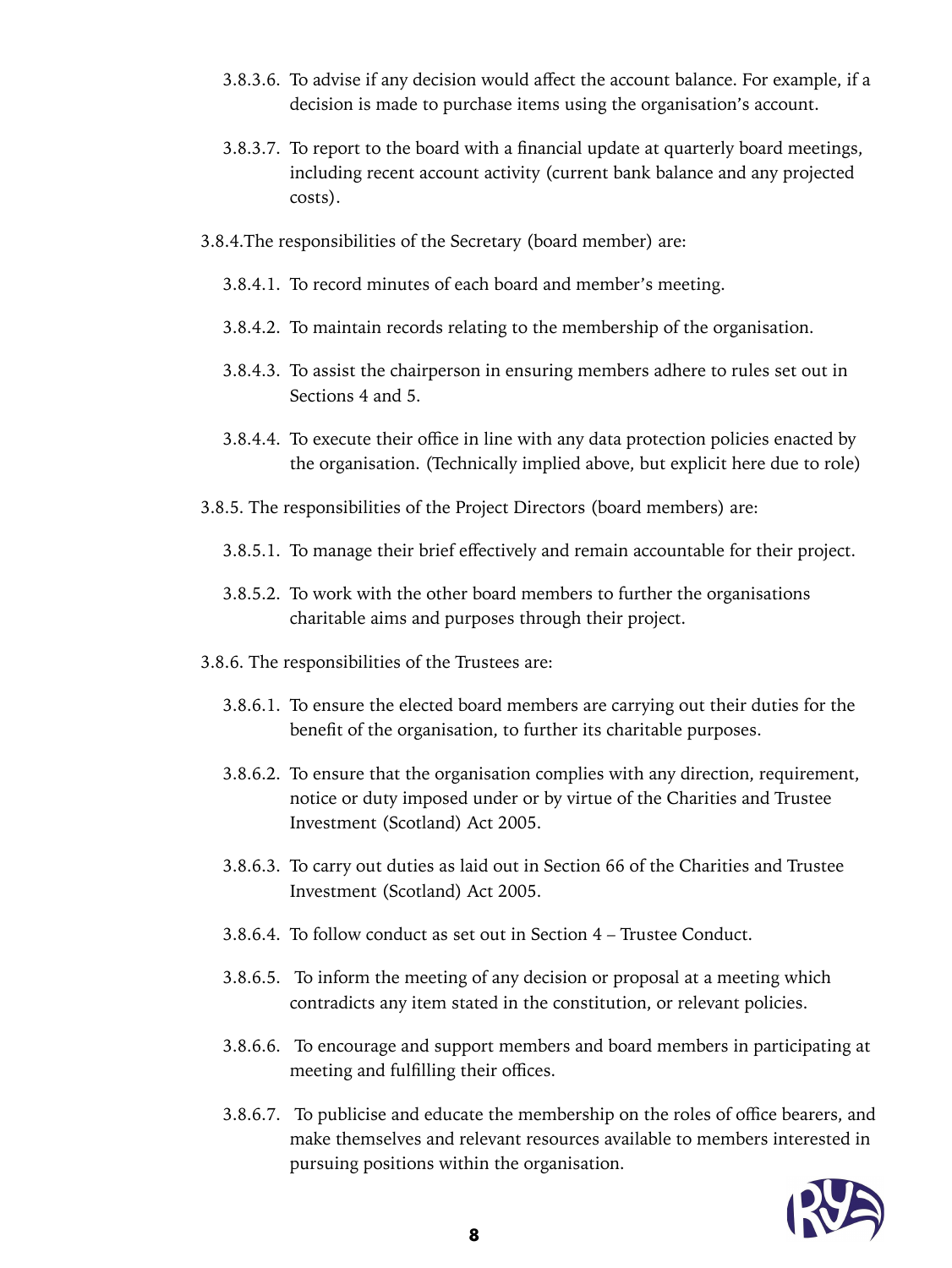- 3.8.6.8. To revert any decision made by the board or membership which contradicts any item stated in the constitution or relevant policies adopted by the organisation.
- 3.8.6.9. To support the board / membership in making decisions regarding the organisation.

### <span id="page-8-0"></span>**TRUSTEES**

- 3.9. Trustees
	- 3.9.1. Trustees must be aged 16 or over (in accordance with UK law).
	- 3.9.2. A minimum of three trustees must always be maintained.
	- 3.9.3. At least two trustees must be young people aged between 16 and 25.
	- 3.9.4. Trustees are appointed shortly after an AGM / EGM, from a closed election within the board.
		- 3.9.4.1. Following their election, the charity membership must hold a simple majority vote of investiture within 4 weeks.
			- 3.9.4.1.1. Before the vote occurs charity trustees are entitled to execute their office fully.
			- 3.9.4.1.2. Should the vote of investiture fail the board should set up a working group to the attempt to resolve any issues highlighted by the membership. A second vote should take place 4 weeks after the first, and the trustee will be removed from office should this vote also fail.
	- 3.9.5. A trustee may hold their position for a 3 year term following their election. They may at any time resign the position, or may have it removed from them through the procedures specified within this document or by the OSCR, or relevant court rulings.
	- 3.9.6. Trustee positions are restricted to the permanent trustee, young people aged 16-25 and people who have experience and expertise relevant to the charity.
		- 3.9.6.1. A person may be appointed to be a trustee only if they meet the requirements set out under OSCR regulations.
- 3.10. Trustees should assume the roles of chairperson / treasurer in the instance they would be unfilled.
	- 3.10.1. Trustees who gain offices through this clause should seek to replace themselves as soon as possible, an EGM should be called to facilitate this when another individual expresses their desire to execute the office.

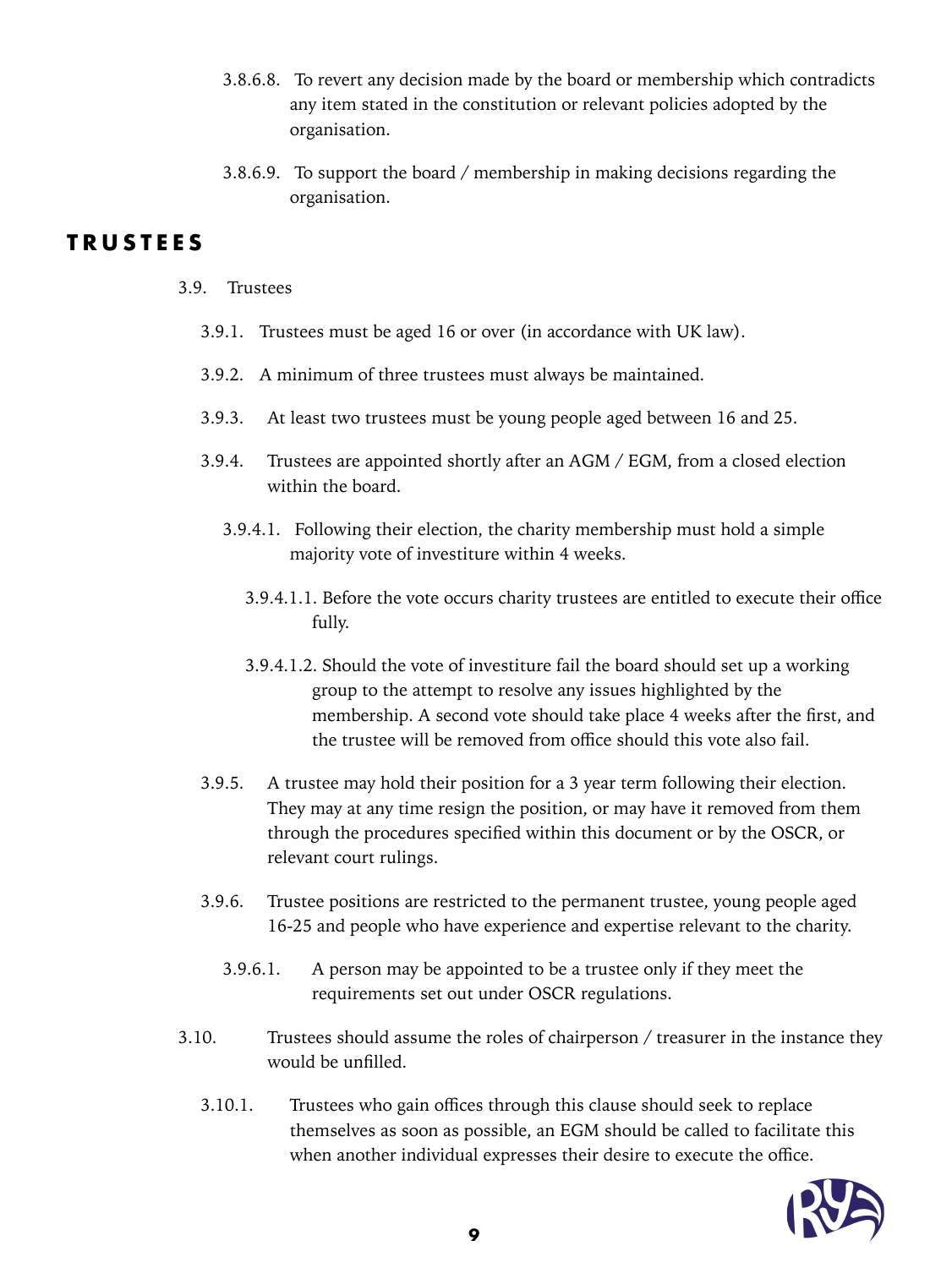- 3.10.2. Trustees may refuse to assume these positions in the instance that they would be unable to fulfil the requirements of the role.
- 3.11. An employee from Renfrewshire Council Youth Services will hold a permanent trusteeship, in an ex-officio position.
	- 3.11.1. Renfrewshire Council Youth Services management must inform the board what member of staff has been appointed to the role.
	- 3.11.2. Other staff of Renfrewshire Council Youth Services may attend and contribute to any charity meeting, at the boards discretion, but they are not entitled to vote.

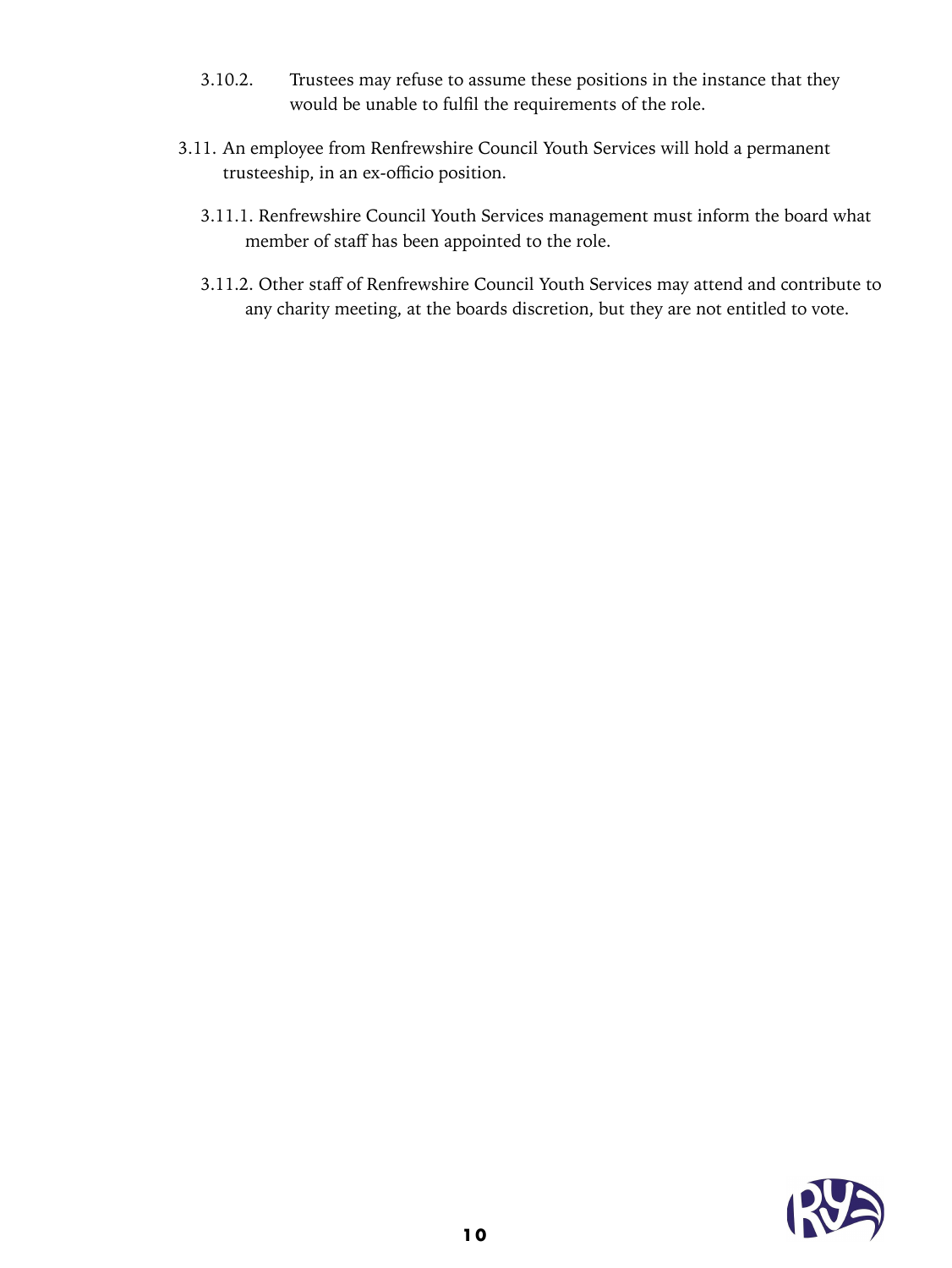### <span id="page-10-0"></span>**TRUSTEE CONDUCT**

- 4. Trustee Conduct
	- 4.1. Trustees must fill out the required documentation set by the Office of the Scottish Charity Registrar (OSCR)
	- 4.2. A register of trustees must be kept up to date in accordance with rules set out by the OSCR.
	- 4.3. Trustees must inform the board and the lead trustee of any intention to resign from the group at the earliest possible opportunity.
	- 4.4. If trustee membership changes, or any required information regarding a trustee changes, the OSCR must be informed immediately.
	- 4.5. Trustees will be required to attend every board meeting called unless prior notice has been given to the board.
	- 4.6. Trustees must declare any conflicts of interest to other board members and only carry out tasks that are for the benefit of the organisation. (See Interpretation)
	- 4.7. Trustees must only act or carry out tasks for the benefit of the organisation
	- 4.8. Trustees must leave charity meetings if directed to do so by the chairperson if they are viewed as displaying inappropriate behaviour, being violent or threatening to any member, using persistent bad language or are in any way viewed as not acting for the benefit of the organisation.
	- 4.9. Trustees are bound by the Disciplinary Policy and are thus subject to conduct requirements laid out therein, breaches of these should be handled using the guidance laid out within that document.
		- 4.9.1. Complete membership of the organisation can be withdrawn if an investigation - conducted in accordance with the Disciplinary Policy - finds that person's behaviour to violate the constitution or policies of the organisation.
	- 4.10. If a trustee of the organisation requests a copy of the register of members, the executive must ensure that a copy is supplied to them within 28 days, providing the request is reasonable. If the request is made by a member (rather than a trustee), the executive may provide a copy which has the addresses or other sensitive information blanked out.

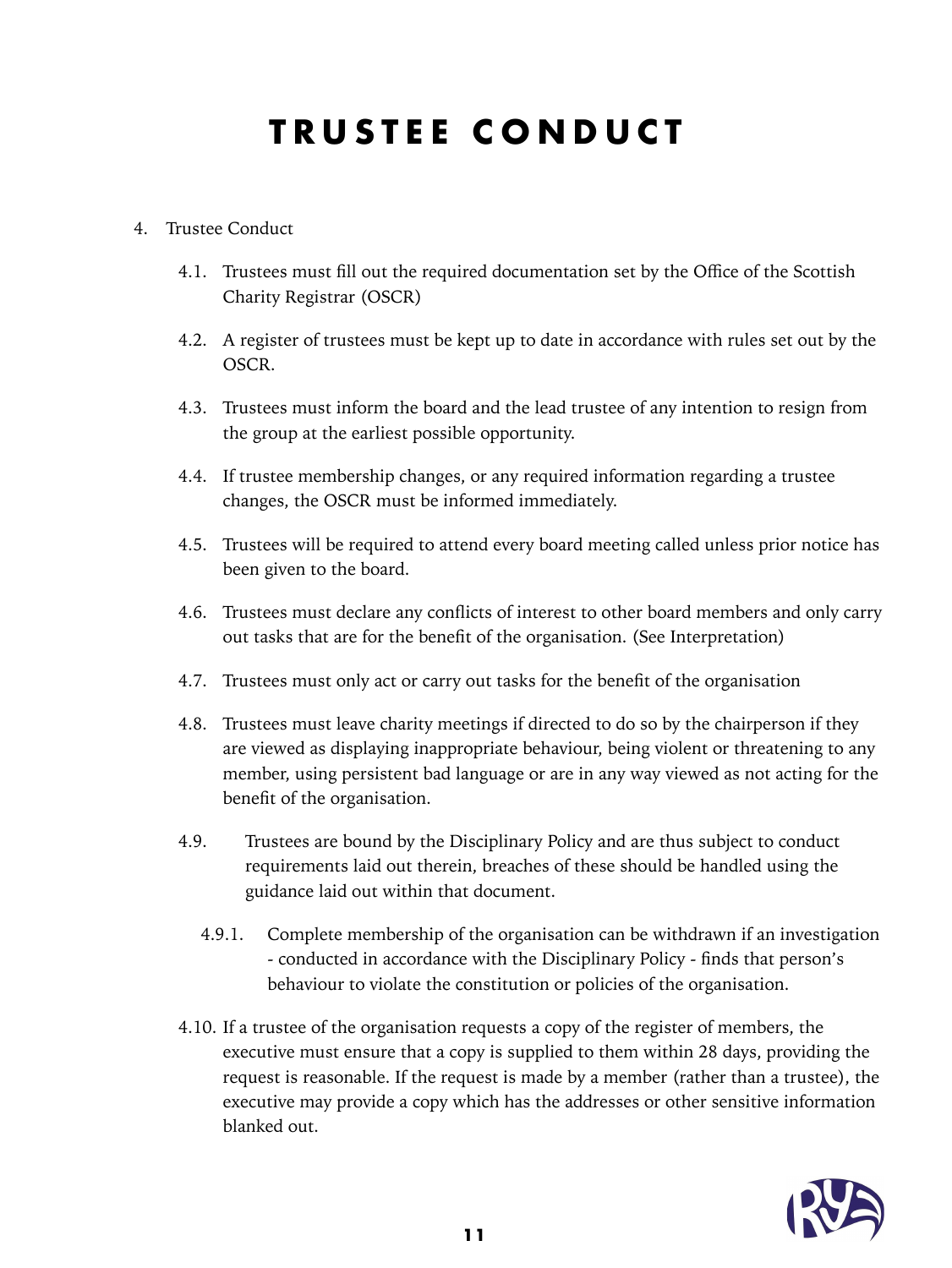- 4.11. A charity trustee must not vote at any charity meeting on any vote which relates to a matter in which they have a personal or financial interest or a duty which conflicts (or may conflict) with the interests of the organisation; they must withdraw from the meeting while an item of that nature is being dealt with. (See Interpretation)
	- 4.11.1. A charity trustee will be deemed to have a personal interest in relation to a particular matter if an external body in relation to which they are an employee, member, officer or elected representative has an interest in that matter.

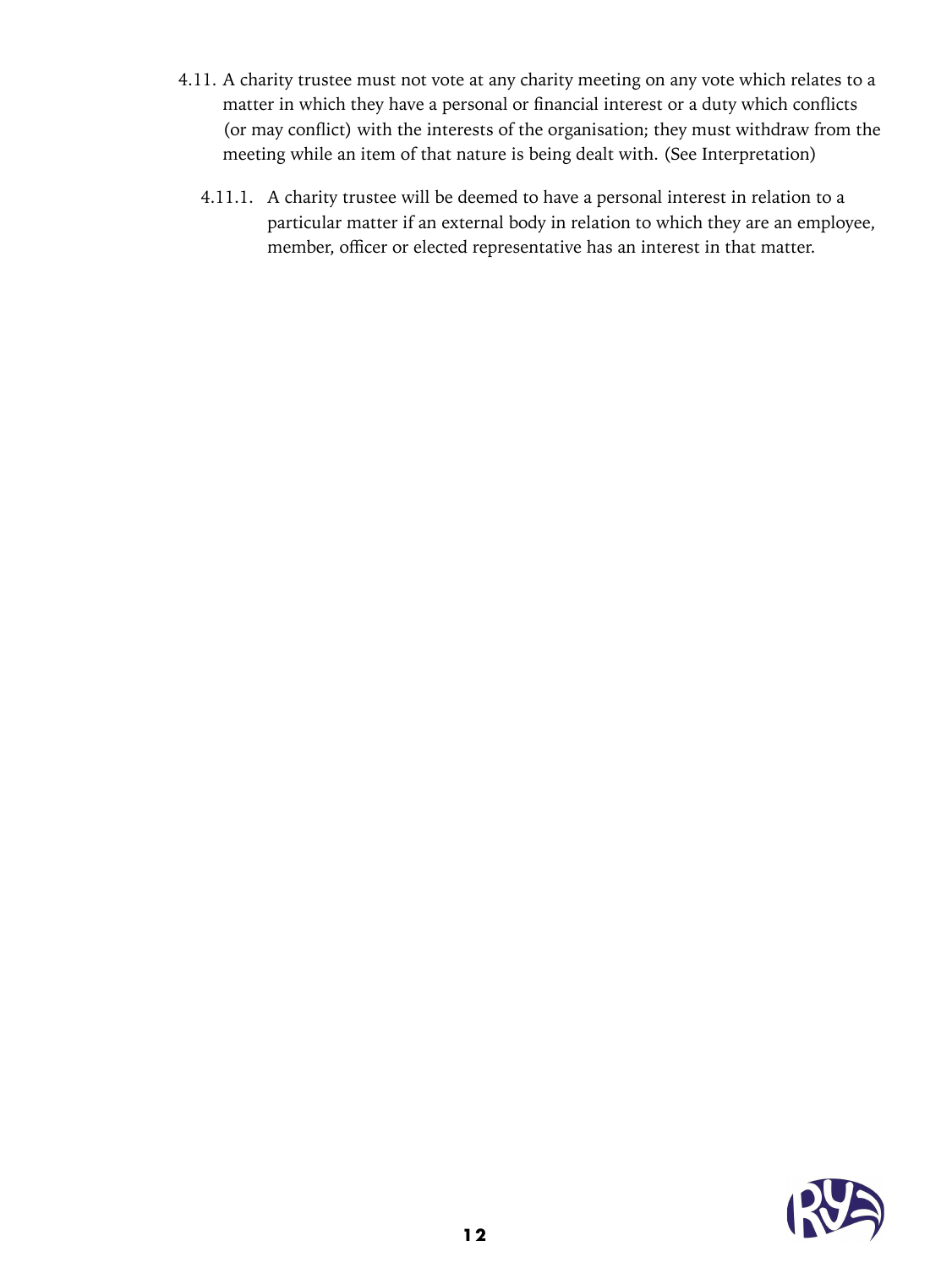### <span id="page-12-0"></span>**MEMBER'S CONDUCT**

- 5. Member's Conduct
	- 5.1. Qualification for membership
		- 5.1.1. Membership is open to anyone aged 12-25 who either lives, works, attends education within, or regularly uses services in Renfrewshire.
	- 5.2. Anyone who wishes become a member of the organisation must sign an application form which can be approved by any board member.
	- 5.3. The board has the right to refuse membership to any applicant.
	- 5.4. The board (collectively) must notify an applicant promptly by preferred method of contact on its decision whether to allow membership.
	- 5.5. No membership subscription will be payable.
	- 5.6. A register of members must be kept up to date.
		- 5.6.1. The register should include: full name, address, date which they became a member.
	- 5.7. A register of former members must be kept up to date, and hold a former member's details for two years (six years for a trustee) from the date they ceased to be a member.
		- 5.7.1. The register should include: full name, date which they ceased to be a member.
	- 5.8. Members must inform the board of any intention to resign from the group at the earliest possible opportunity.
	- 5.9. Members are required to attend every meeting called, unless prior notice is given.
		- 5.9.1. If a member does not attend three consecutive meetings and does not submit apologies for them, their membership may be revoked following a vote by the board, personal circumstances can be accepted by the board to justify extended absences, it is at the board's discretion wether to accept these.
	- 5.10. Members must declare any conflicts of interest to the board members at the earliest possible opportunity. (See Interpretation)
	- 5.11. A member must not vote at any charity meeting on any vote which relates to a matter in which they have a personal or financial interest, or a duty which conflicts (or may

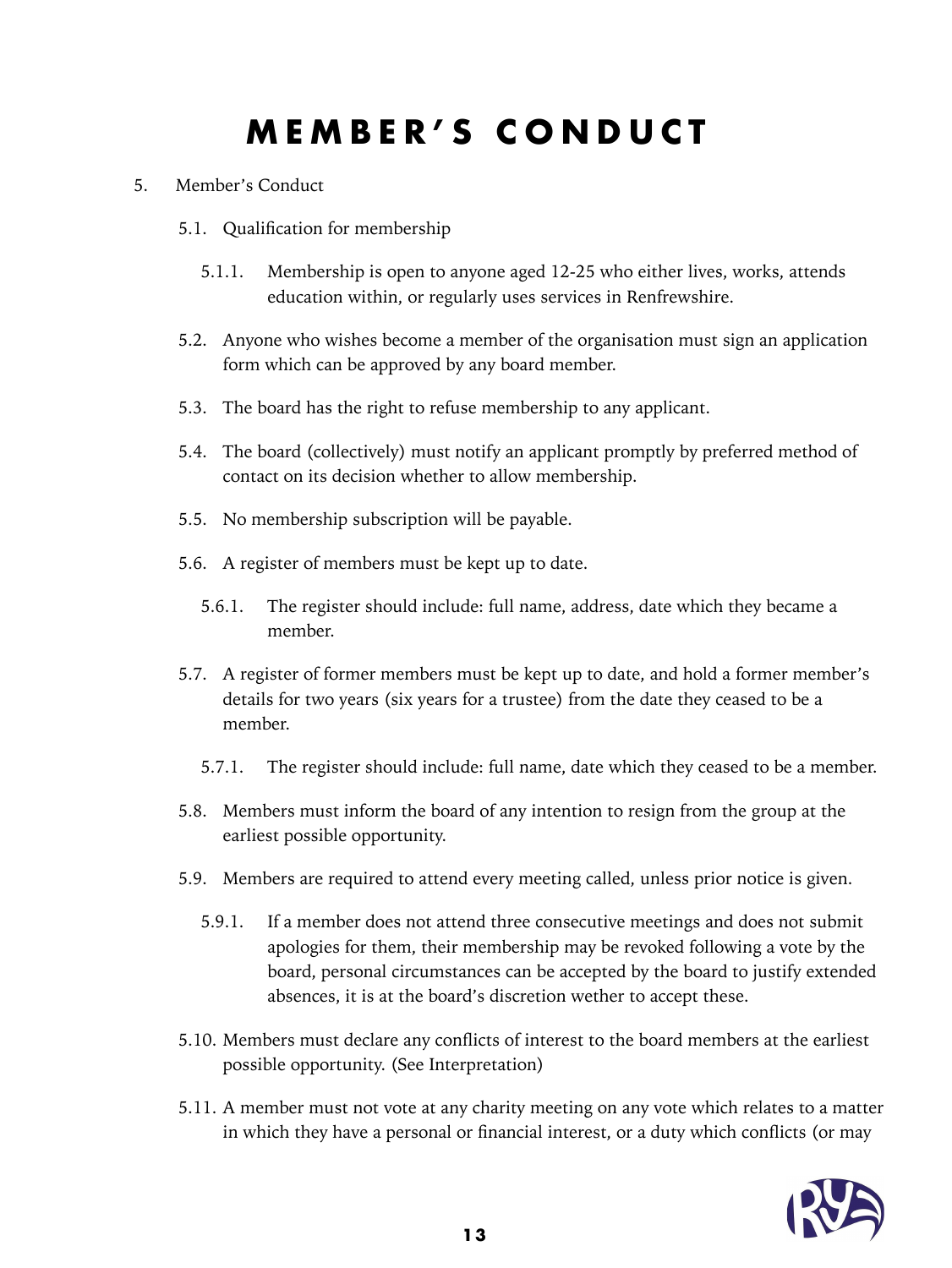conflict) with the interests of the organisation; they must withdraw from the meeting while an item of that nature is being dealt with. (See Interpretation)

- 5.12. Members must act for the benefit of the organisation and only carry out tasks that are for the benefit of the organisation.
- 5.13. Members must will be asked to leave charity meetings if directed to do so by the chairperson if they are viewed as displaying inappropriate behaviour, being violent or threatening to any member, using persistent bad language or are in any way viewed as not acting for the benefit of the organisation. (Brought in line with trustee conduct)
- 5.14. Members are bound by the Disciplinary Policy and are thus subject to conduct requirements laid out therein, breaches of these should be handled using the guidance laid out within that document.

### <span id="page-13-0"></span>**VOTES OF NO CONFIDENCE**

- 5.15. Members may recommend to the trustees a vote of no confidence of any member of the board if they deem them unfit for their position and there is no scheduled annual general meeting within 4 weeks.
	- 5.15.1. For the request to be considered it must be signed by at least four members of the charity and delivered in writing to the board of trustees.
		- 5.15.1.1. Names of the signatories should be considered highly sensitive personal information, and trustees must take all reasonable action to protect the identities of those individuals and ensure no retributory action is taken against them by any member of the board.
	- 5.15.2. The recommendation must be voted upon by the trustees (if the vote was initiated against a board member ), or by the board (if the vote was initiated against a trustee) to decide if the vote proceeds. At this level this vote requires 50% of members (of either the trustees or board, whichever is appropriate) to vote in favour of the vote of no confidence.
	- 5.15.3. Following a successful vote at the appropriate level the individual is no longer entitled to execute their office until the vote of the membership finds in their favour, or they are permanently removed from the position through a successful vote.
	- 5.15.4. If the vote proceeds the membership are entitled to 21 days of notice of any vote of no confidence and have the ability to submit a proxy vote. The vote requires a two thirds majority ( $> = 66\%$ ) in order to pass.

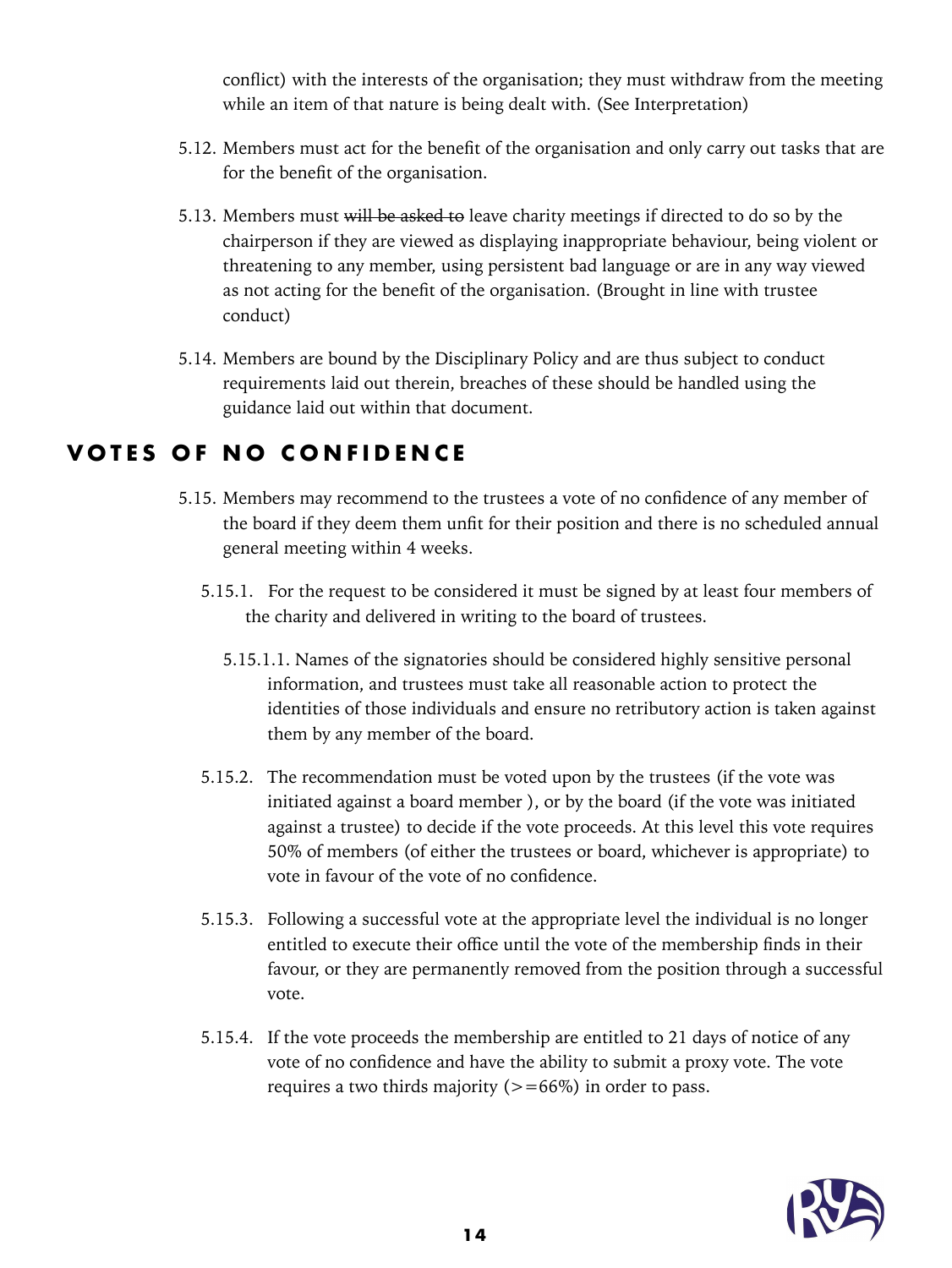- 5.15.5. The individual who is being voted against is entitled to one opportunity to address the membership on the day of the vote. However, is not entitled to a vote.
- 5.15.6. If the vote passes, the trustee / board member is stripped of their position within the board but remains a member of the charity.
- 5.15.7. The responsibilities of the vacant position become the responsibility of the board and the position must be filled within 3 months at an EGM or AGM, whichever occurs first. This date must be set on the day of which the vote passes. Unless the chair has been removed, in which case the responsibilities are transferred to the vice chair until the date.
- 5.15.8. If the vote fails at any level no vote regarding the same member can take place for 4 months.

### <span id="page-14-0"></span>**REREGISTRATION**

- 5.16. Re-registration of members
	- 5.16.1. The board has the right, at any time, to issue notices to members requiring them to re-register their membership, confirming they wish to remain as members.
	- 5.16.2. If a member fails to confirm to the board that they wish to remain a member, the board can revoke membership from that person.
	- 5.16.3. 21 days of notice will be issued to members if re-registering is deemed necessary. In which they must inform the board of their interest in remaining a member.
- 5.17. Membership of the organisation will terminate when a member reaches the age of  $26 -$
- 5.18. Members (including board members) must not use the organisations name or branding for any purpose other than to further its charitable purposes.

### <span id="page-14-1"></span>**MEDIA COMMUNICATION**

- 5.18.1. Members are not entitled to speak to any media outlet under the organisation's brand without prior consent from the board.
- 5.18.2. Board members are allowed to respond to media outlets in areas that fall under their role's remit.
- 5.18.3. Board members should seek permission before initiating relations with any media outlet.

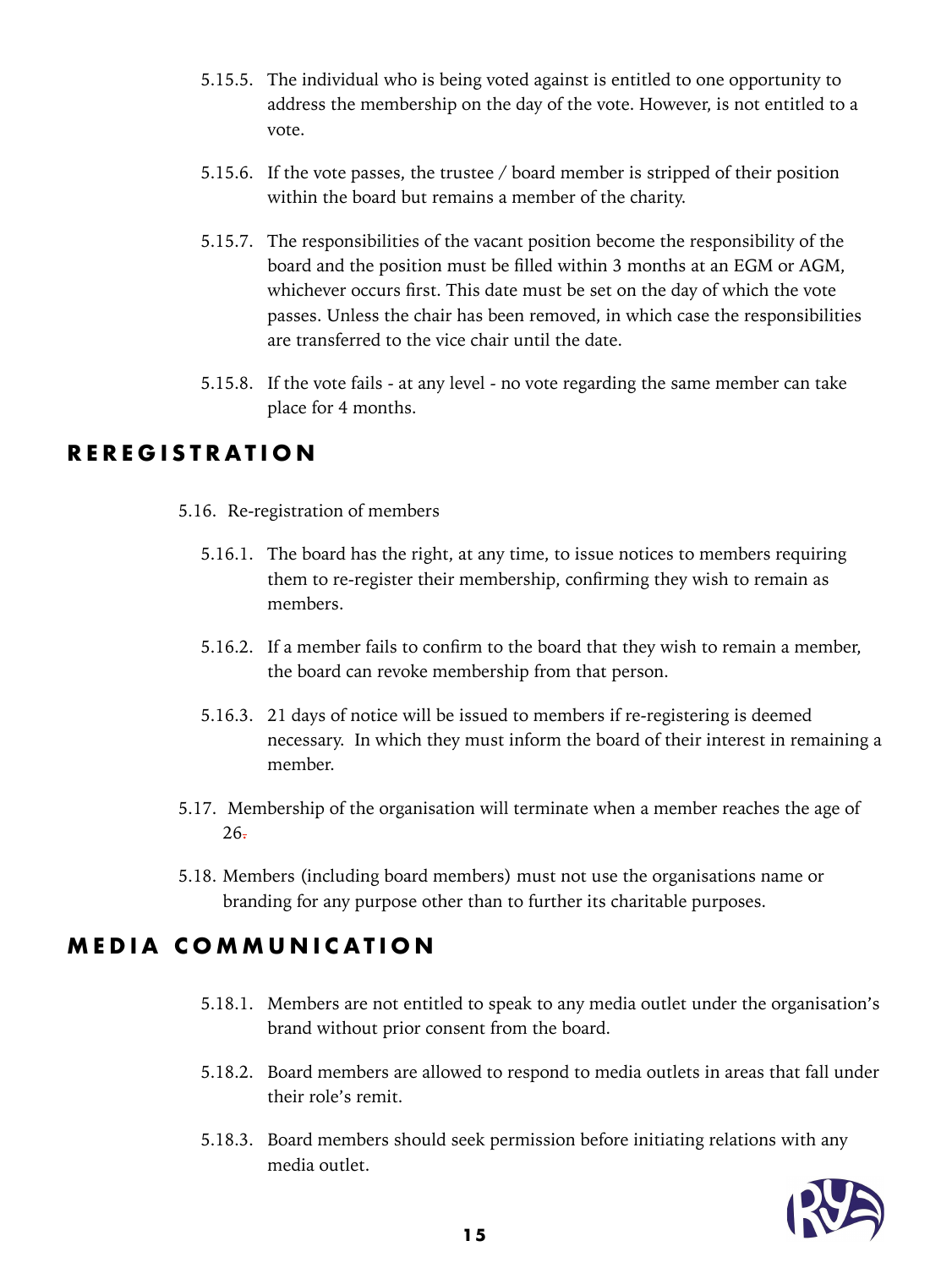- 5.18.3.1. This permission can be granted retroactively by the board in the instance that the board member deems the opportunity to be time sensitive.
- 5.18.4. Trustees may speak to media outlets exclusively in regards to decisions made by the board of trustees.
	- 5.18.4.1. Trustees should refer any questions under the remit of another individual to that individual.
	- 5.18.4.2. Trustees should never communicate their disapproval of any decision made by the board of trustees to a media outlet.

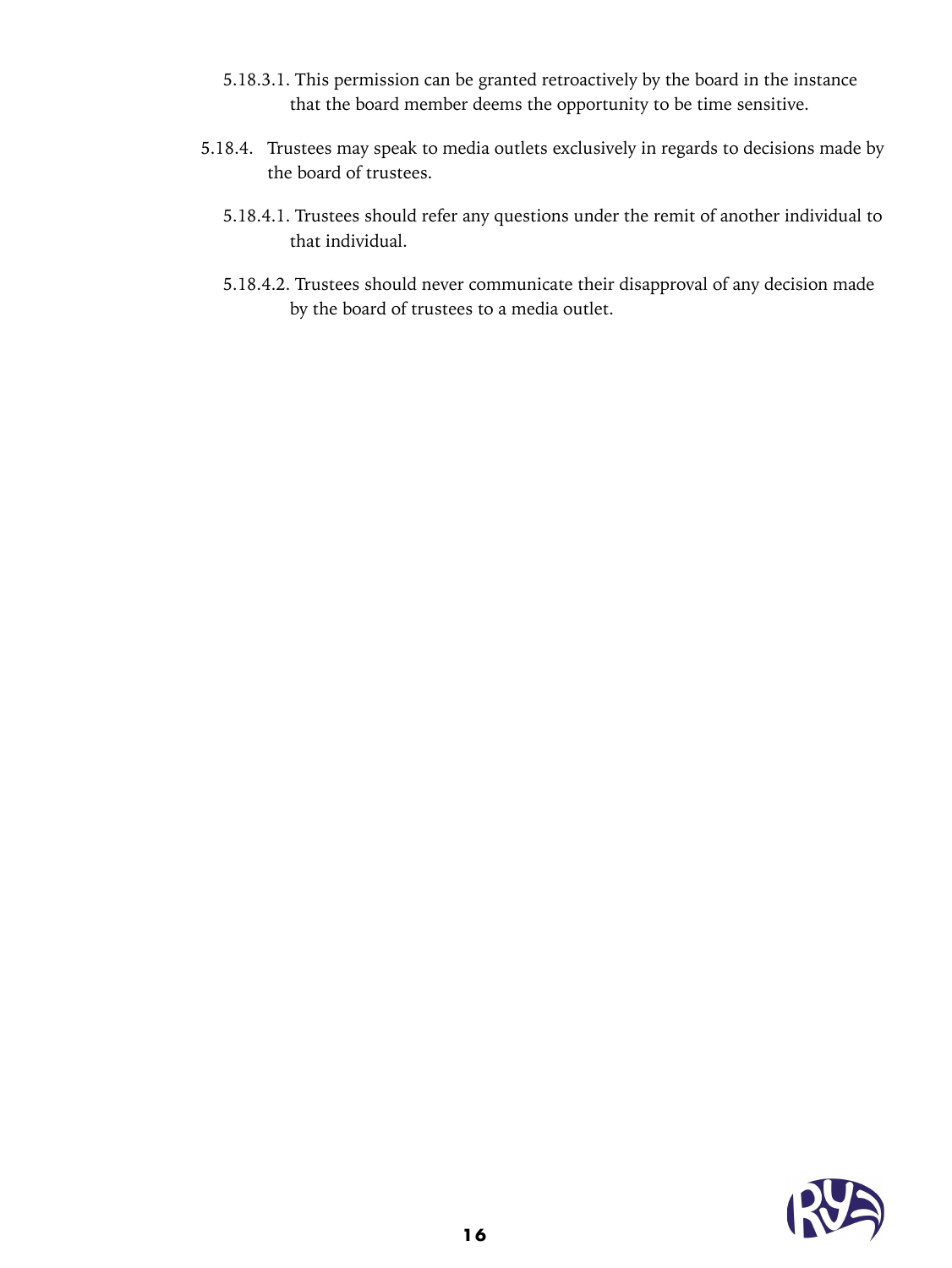### <span id="page-16-0"></span>**MEETING PROCEDURE**

- 6. Meeting procedure
	- 6.1. Meetings will be held regularly and will be convened by the chairperson.
	- 6.2. Meetings will be recorded as having happened through a pre-written agenda.
	- 6.3. Members will be given 7 days of notice before any meeting is held.
	- 6.4. No valid decisions can be taken at any meeting unless a quorum of at least 2 unrelated board members, and 3 unreleased members are present.
	- 6.5. Any conflict of interest would be identified at the start of the meeting and noted on the agenda. (See Interpretation)
		- 6.5.1. Members with a conflict of interest are not permitted to input to discussion or vote on that matter. (See Interpretation)
	- 6.6. Any resolution proposed needs a majority (over 50%) of the vote to pass from members attending that meeting.

### <span id="page-16-1"></span>**ANNUAL GENERAL MEETING**

- 6.7. An annual general meeting will be held within the month of June each year.
	- 6.7.1. All members will be notified of an annual general meeting at least 21 days in advance.
	- 6.7.2. Any members is able to propose electing two co-chairs as opposed to electing a chairperson and vice-chairperson. If this is proposed, a vote will take place at the start of the AGM to determine which offices will be elected.
		- 6.7.2.1. If co-chairs elected they should both separately be treated as holding the chair of the organisation, although should use the title co-chair. They will both be bound by the requirements set out in this document and relevant policies for the offices of both chairperson and vice-chairperson.
	- 6.7.3. At the annual general meeting the following business shall be discussed:
		- 6.7.3.1. Annual budgetary report proposed by the Chair and Vice-Chair.
		- 6.7.3.2. Election of the board
			- 6.7.3.2.1.The election of the board should be conducted by secret ballot.

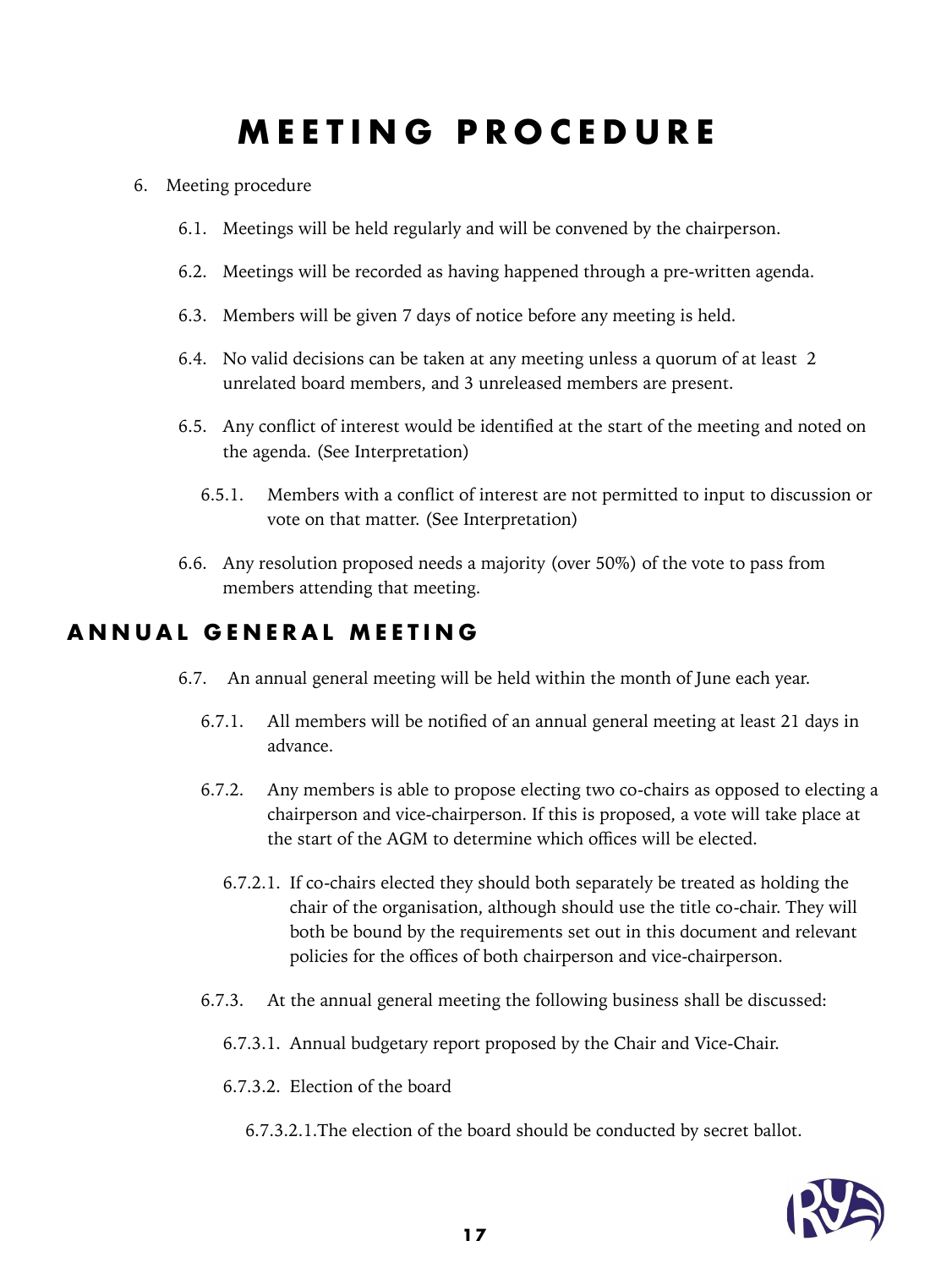- 6.7.3.2.2. If there are more than two candidates, the election will be conducted using the Single Transferable Vote system.
- 6.7.3.2.3. In the event of a draw, if there were more than 2 candidates initially, the candidate with the highest number of first preference votes will be elected.
- 6.7.3.3. Amendments to the constitution
- 6.7.3.4. A review of the charity's progress to date and future plans, delivered by the chairperson.
- 6.7.3.5. Any other relevant business.
- 6.7.4. A responsible independent person will conduct the election of the board.
	- 6.7.4.1. The identity of and contact information of this individual should be made available to the membership no more less than 2 weeks before the AGM.
	- 6.7.4.2. Members may choose to register proxy votes with this individual who will report them at the AGM if they are unable to attend.
	- 6.7.4.3. This individual will hold the deciding vote in the case of a draw during any election, provided first preference votes are also drawn.
- 6.8. All members have one equal weighted vote.
- 6.9. All members have the right to vote unless that privilege has been revoked in accordance with this document and relevant policies.

### <span id="page-17-0"></span>**BOARD MEETINGS**

- 6.10. Board Meeting
	- 6.10.1. Notice of board meetings
		- 6.10.1.1.Any board member may call a meeting of the board.
		- 6.10.1.2.At least 7 days of notice must be given of each board meeting, unless in the opinion of the person calling the meeting - there is a degree of urgency which makes that inappropriate.
	- 6.10.2. Procedure at board meetings.
	- 6.10.3. The following must be discussed at any board meeting: the finances of the charity, current funding applications, discussion of successes / difficulties in last quarter.

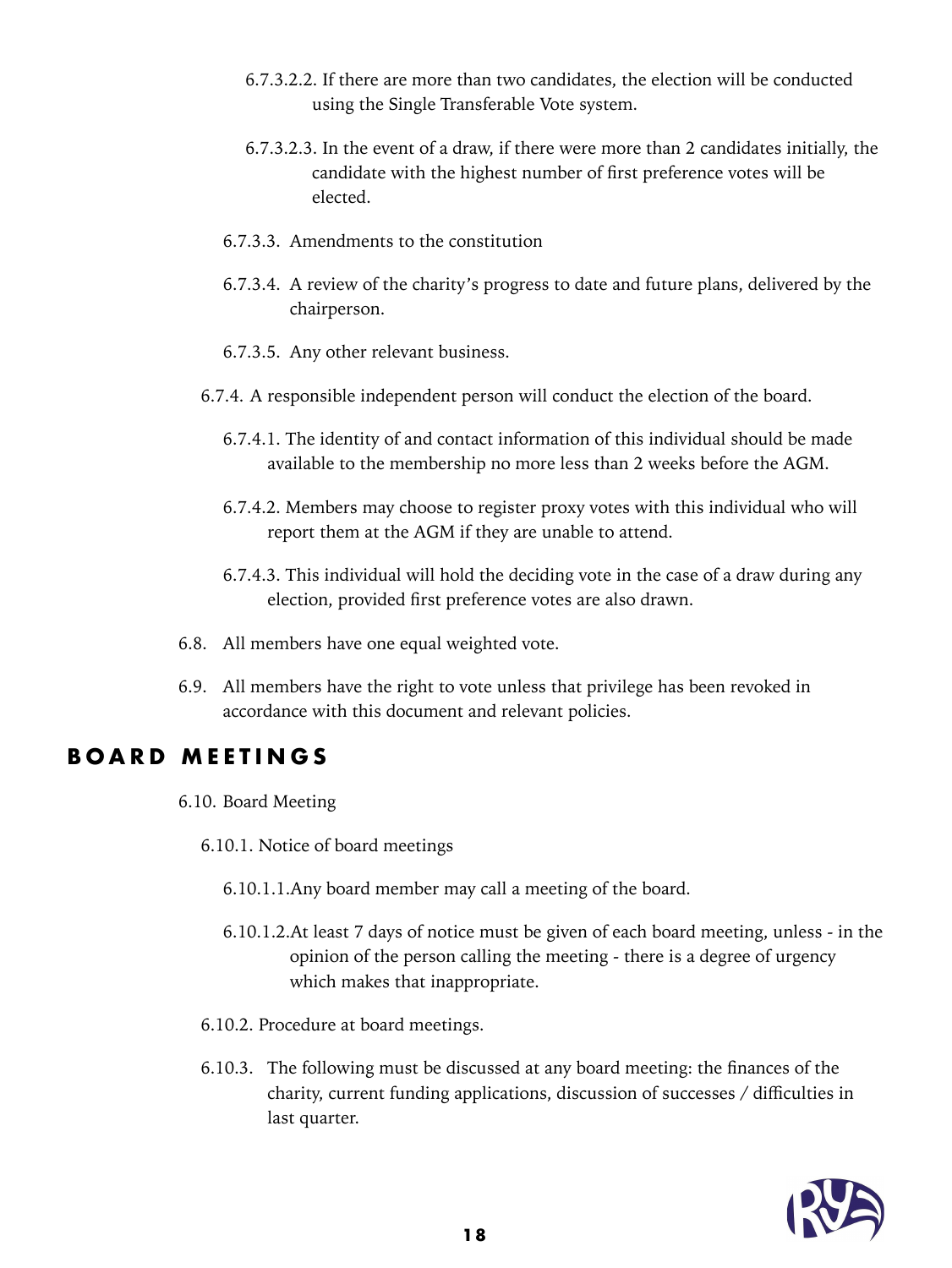- 6.10.4. At least one board meeting annually must discuss the annual report and the appointment of new trustees.
- 6.10.5. No valid decisions can be taken at a board meeting unless a quorum of at least 50% of board members or 3 unrelated board members are present, whichever is greatest.
- 6.10.6. Each board member has one equal vote.
- 6.10.7. All decisions at board meetings will be made by majority vote.
- 6.10.8. If there is an equal number of votes for and against any resolution, the chairperson of the meeting will be entitled to the casting vote.
- 6.10.9. The board may, at its discretion, allow a non-board member to attend and speak at a board meeting, however they are not entitled to vote.
- 6.10.10. A board member must not vote at any charity meeting on any vote which relates to a matter in which they have a personal or financial interest or a duty which conflicts (or may conflict) with the interests of the organisation; they must withdraw from the meeting while an item of that nature is being dealt with. (See Interpretation)

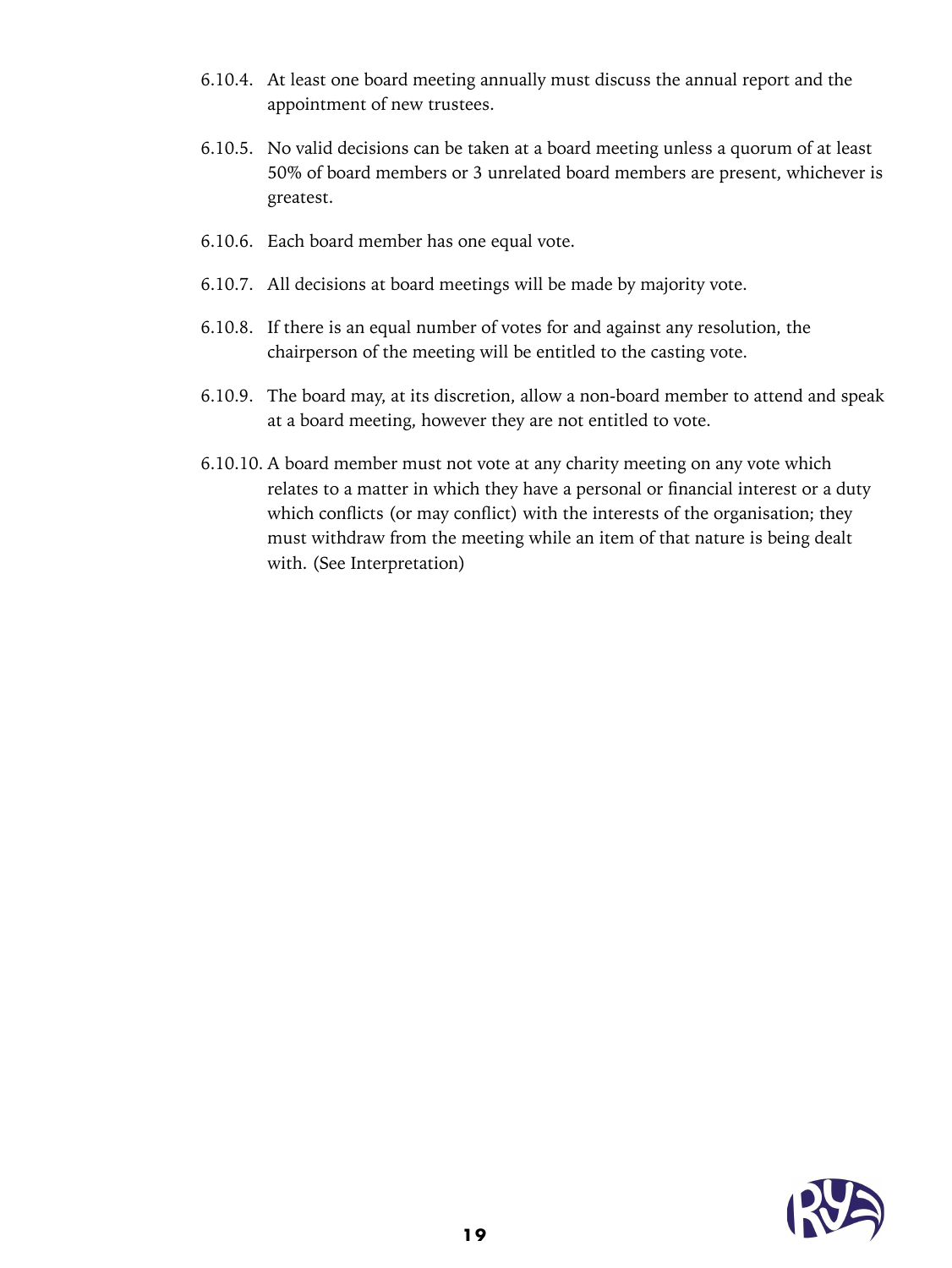## <span id="page-19-0"></span>**REMUNERATION PROCEDURE**

- 7. Remuneration Procedure
	- 7.1. Trustees and members are not permitted to receive expenses, unless considerable travel expenditure has been made by a member carrying out work on behalf of the charity.
	- 7.2. Remuneration is only acceptable for travel and other incurred costs if purchases were made on the charity's behalf.
	- 7.3. Decisions to award remuneration to any member is the reserve of the board only and should carried out by the treasurer.
	- 7.4. No payment is to be made to any persons other than the member themselves.
	- 7.5. No award will be made if the member fails to provide sufficient receipts documenting expenditure.

### <span id="page-19-1"></span>**FUNDING PROCEDURE**

- 8. Funding Procedure
	- 8.1. The charity shall raise funding through grants, donations and funds from outside sources such as through fundraising activities.
	- 8.2. The charity will use a bank account under the name 'Renfrewshire Youth Voice'
	- 8.3. Any cheques paid out of the account should be signed off by the two members of the executive or by appointed responsible persons from Renfrewshire Council Youth Services.
	- 8.4. The chairperson, vice-chairperson and treasurer have the overall responsibility for the financial affairs of the charity.
	- 8.5. Any funds raised will be used to further the aims of the charity and will not be used to increase monies received by board members, trustees or members. These individuals may, however, be entitled to renumeration as detailed in the 7. Renumeration Procedure.

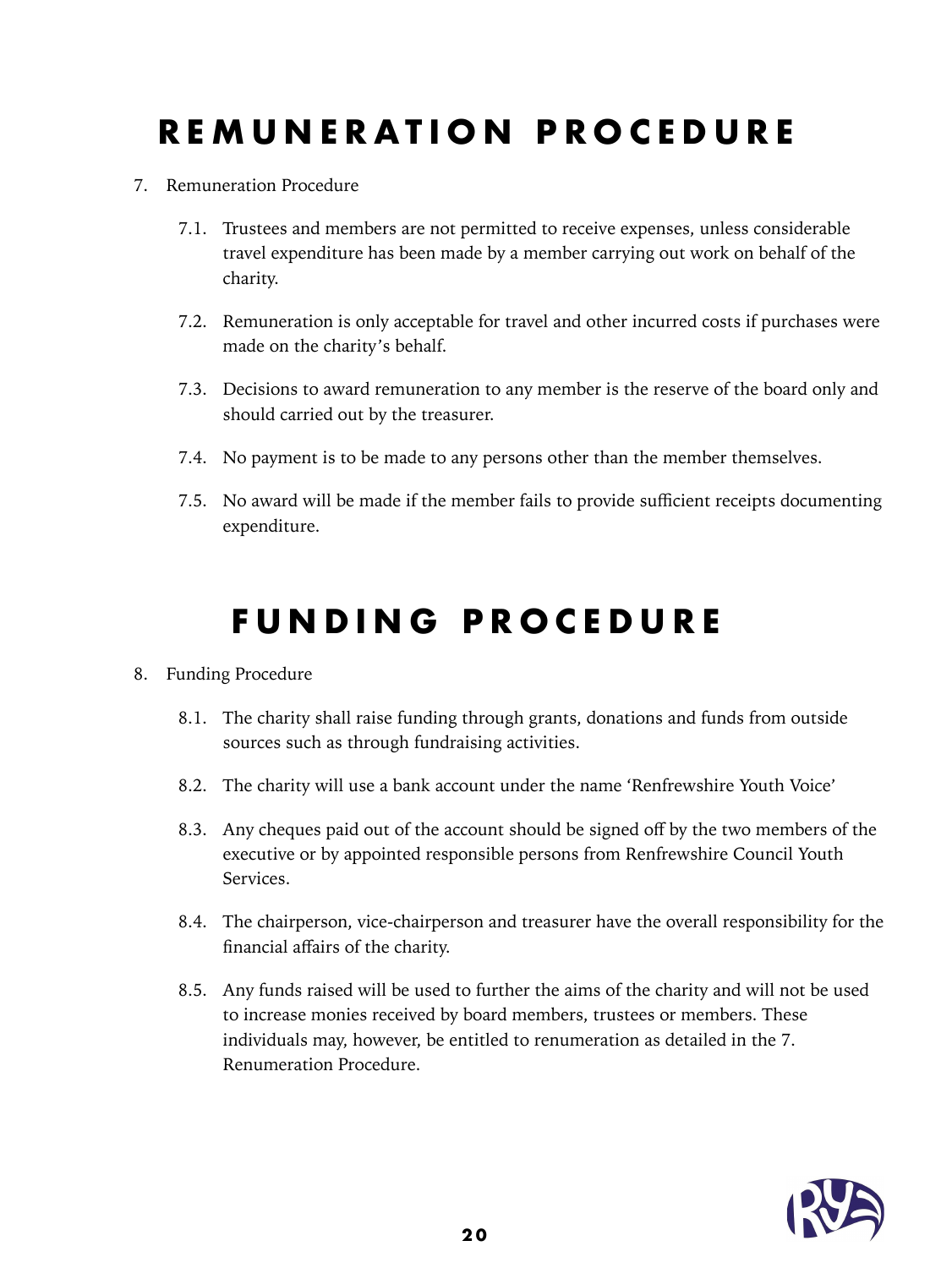## <span id="page-20-0"></span>**DISSOLUTION**

### 9. Dissolution

- 9.1. Dissolution of the charity may only occur if members vote by a 75% majority in favour of dissolution. This can only occur if the charity is solvent at the time of the vote.
- 9.2. In the case of a court order requiring dissolution of the charity, the executive must work to respect the details of that order.
- 9.3. No member or trustee will have personal liability to pay any sums to help to meet the debts (or other liabilities) of the organisation if it is dissolved.
	- 9.3.1. Clause 9.3 applies only if legal duties or responsibilities have been carried out in accordance with the law.
	- 9.3.2. If the organisation is unable to meet its debts, the members and trustees will not be held personally responsible.
- 9.4. Members and charity trustees have certain legal duties under the Charities and Trustee Investment (Scotland) Act 2005.
	- 9.4.1. Clause 9.4 does not exclude (or limit) any personal liabilities they might incur if they are in breach of those duties or in breach of other legal obligations or duties that apply to them personally.
- 9.5. If the organisation is to be wound up or dissolved, the winding-up or dissolution process will be carried out in accordance with the procedures set out under the Charities and Trustee Investment (Scotland) Act 2005.
- 9.6. Any surplus assets available to the organisation immediately preceding its winding up or dissolution must be used for purposes which are the same as - or which closely resemble - the charitable purposes of the organisation as set out in Section 2 of this constitution.

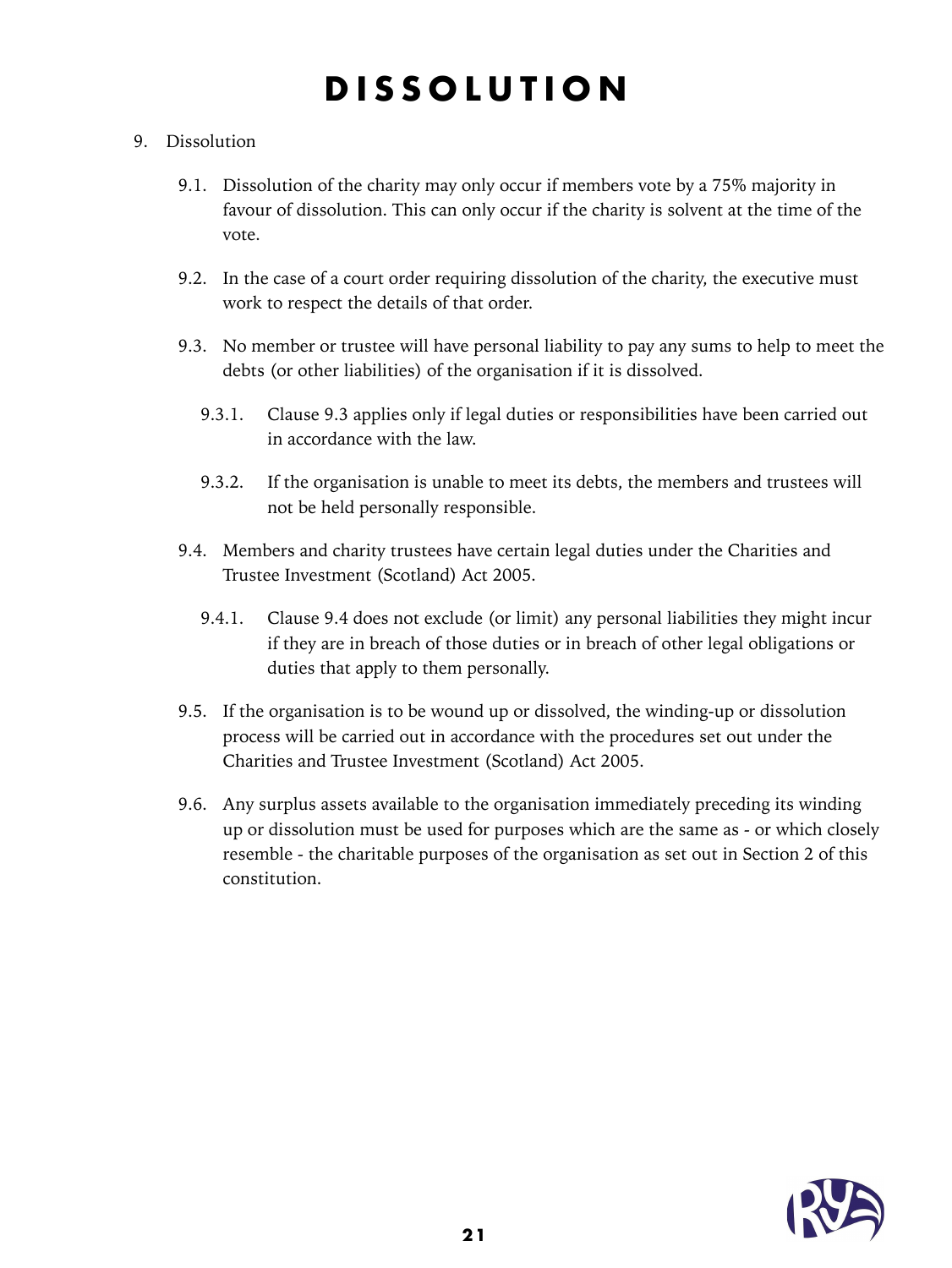## <span id="page-21-0"></span>**EXTERNAL RELATIONS**

- 10. External Relations
	- 10.1. The board may choose to allow other organisations, with aims coinciding with that of the charity, to become affiliate members. The terms of this membership should be laid out in an affiliate agreement.
		- 10.1.1. Members of the affiliate organisation are entitled to attend and participate in member's meetings, they are subjected to the same conduct requirements and are afforded the same rights as members of the charity. They are not however automatically members of the charity.
		- 10.1.2. The board may choose to offer affiliate organisations non-voting board positions.
		- 10.1.3. The board must not enter into any affiliate agreement which cannot be unilaterally ended by the charity. Any agreement entered into which cannot be ended in this way, should be considered void.

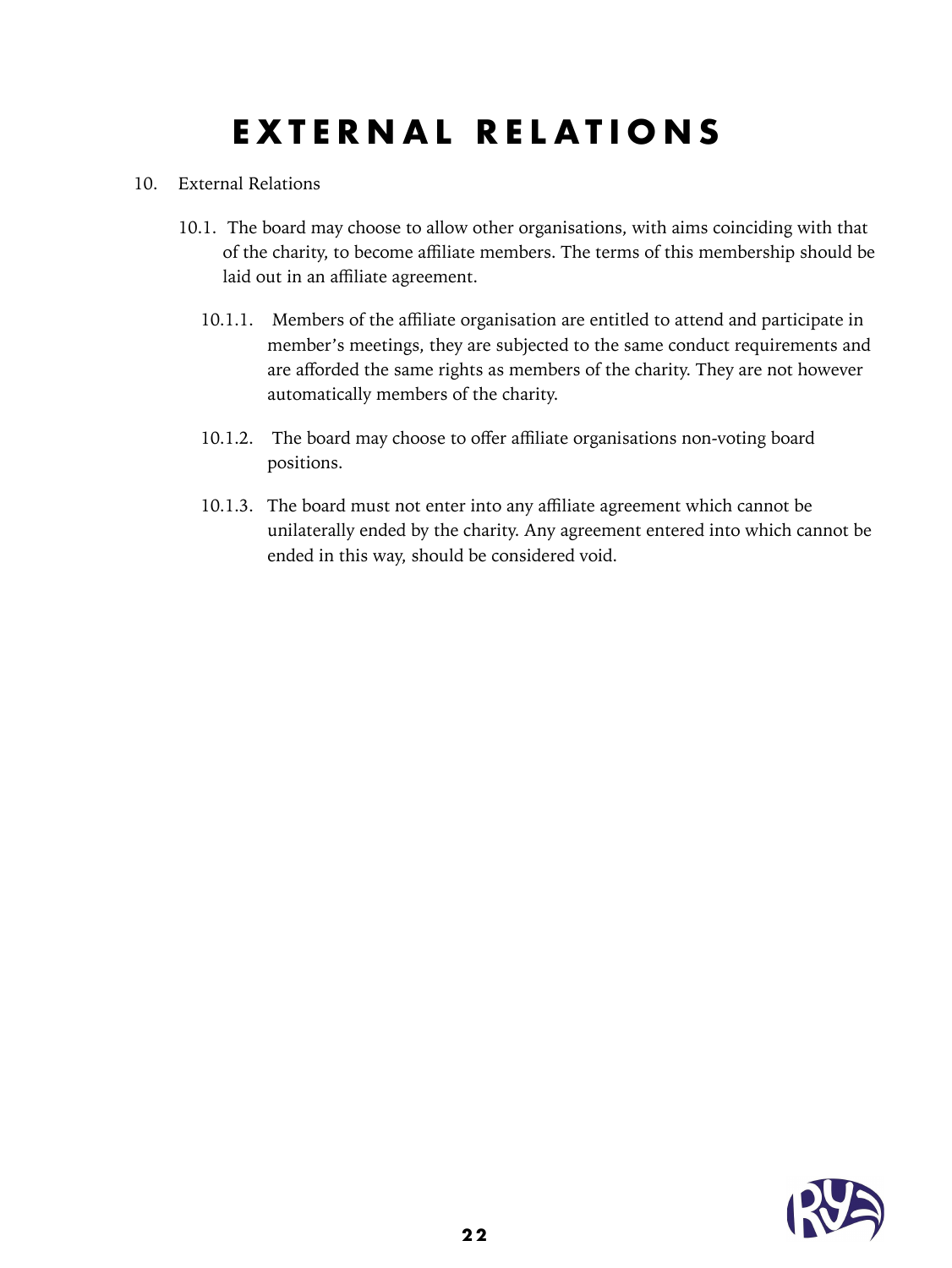## <span id="page-22-0"></span>**POLICIES**

#### 11. Policies

- 11.1. The board may choose to adopt policies which govern how the charity should deal with certain areas of operation. e.g. Disciplinary Policy, Data Protection Policy.
	- 11.1.1. Amendments can be made to any existing charity policy by a simple majority at board level. Should this occur, the date should be updated on the policy.
- 11.2. A list of current charity policies should be maintained by the board, each policy should include a title, who the policy applies to, and the date on which it was last updated.
- 11.3. The charity should maintain at least a Disciplinary Policy, Privacy Policy, Data Security Policy and Safeguarding.
- 11.4. All policies should be made available on request where it is appropriate to do so.
	- 11.4.1. Some policies may not be made available in the case their confidentiality is essential to their function.
		- 11.4.1.1. The board may choose to make these policies available but redact all information which they deem to be sensitive or necessary for that policy to fulfil its purpose.
		- 11.4.1.2. Board members should be provided with a full, unredacted copy of any charity policy on request.
- 11.5. Should any adopted policy be deemed by a majority of trustees to contradict any item in the constitution or in relevant legislation then it will cease to be considered an adopted policy of the charity.
- 11.6. Failure to follow a policy appropriately may be considered misconduct, and may be investigated in line with the disciplinary policy.
- 11.7. It is the responsibility of any member to be aware which policies apply to them and can seek advice from the board regarding this at any time.

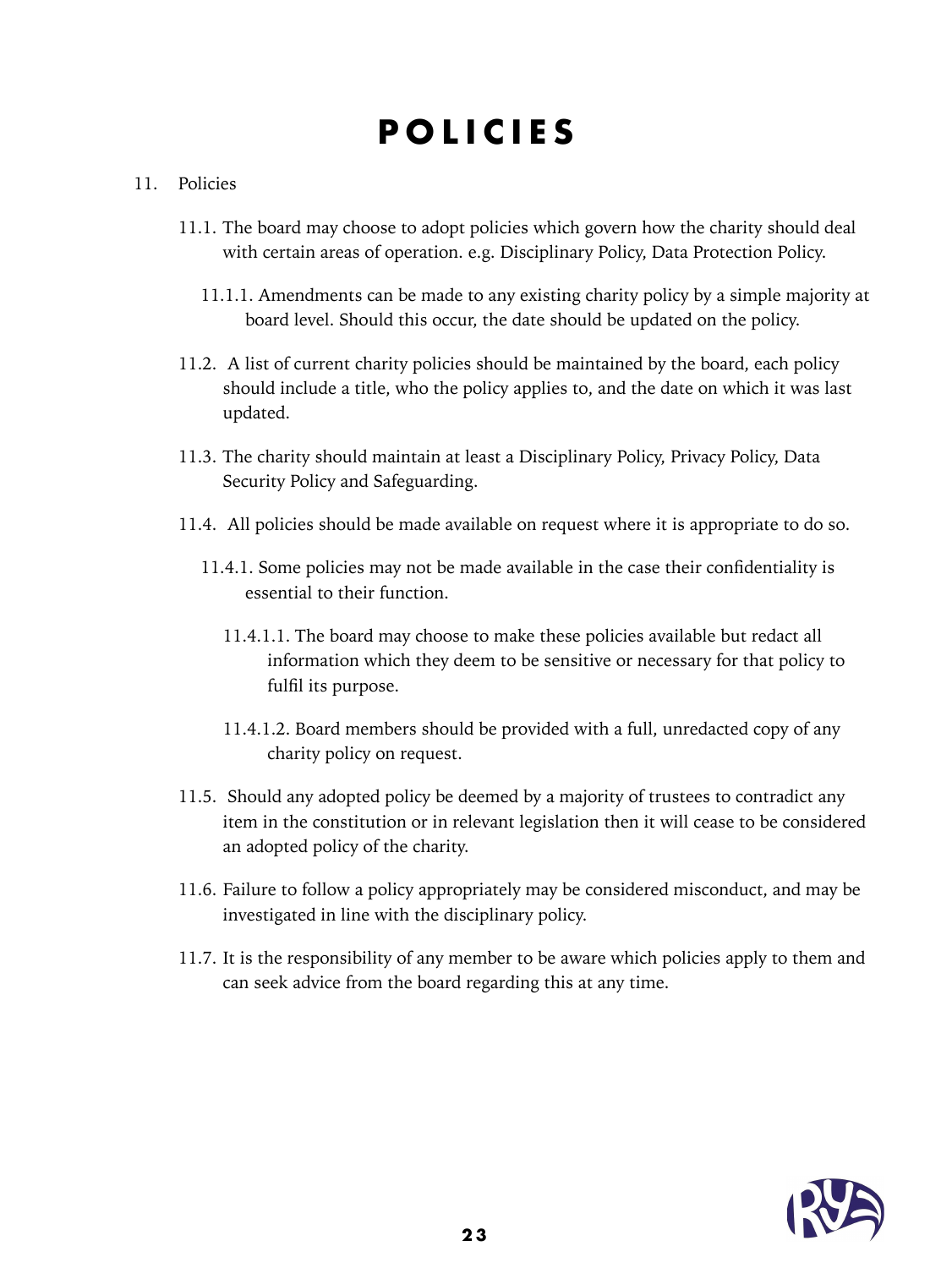## <span id="page-23-0"></span>**THE CONSTITUTION**

- 12. Alterations to the Constitution
	- 12.1. Members may propose changes to the constitution. Any changes to the constitution require a two thirds majority to pass but at least 14 days of notice must be given.
		- 12.1.1. Proxy votes can be registered with the board, these should be registered with the chair, or in the case of an AGM, the individual conducting the election of the board. (Improving clarity)
			- 12.1.1.1.Intentionally misreporting proxy votes should be considered gross misconduct and be promptly investigated under the disciplinary policy.
			- 12.1.1.2.If, after 14 days, a response from a member has not been received, that member is considered disqualified from submitting a vote.
	- 12.2. No changes which contravene the The Charities and Trustee Investment (Scotland) Act 2005 (eg: change of name, an alteration to the purposes, amalgamation, windingup) will be taken without the consent of the Office of the Scottish Charity Regulator (OSCR).